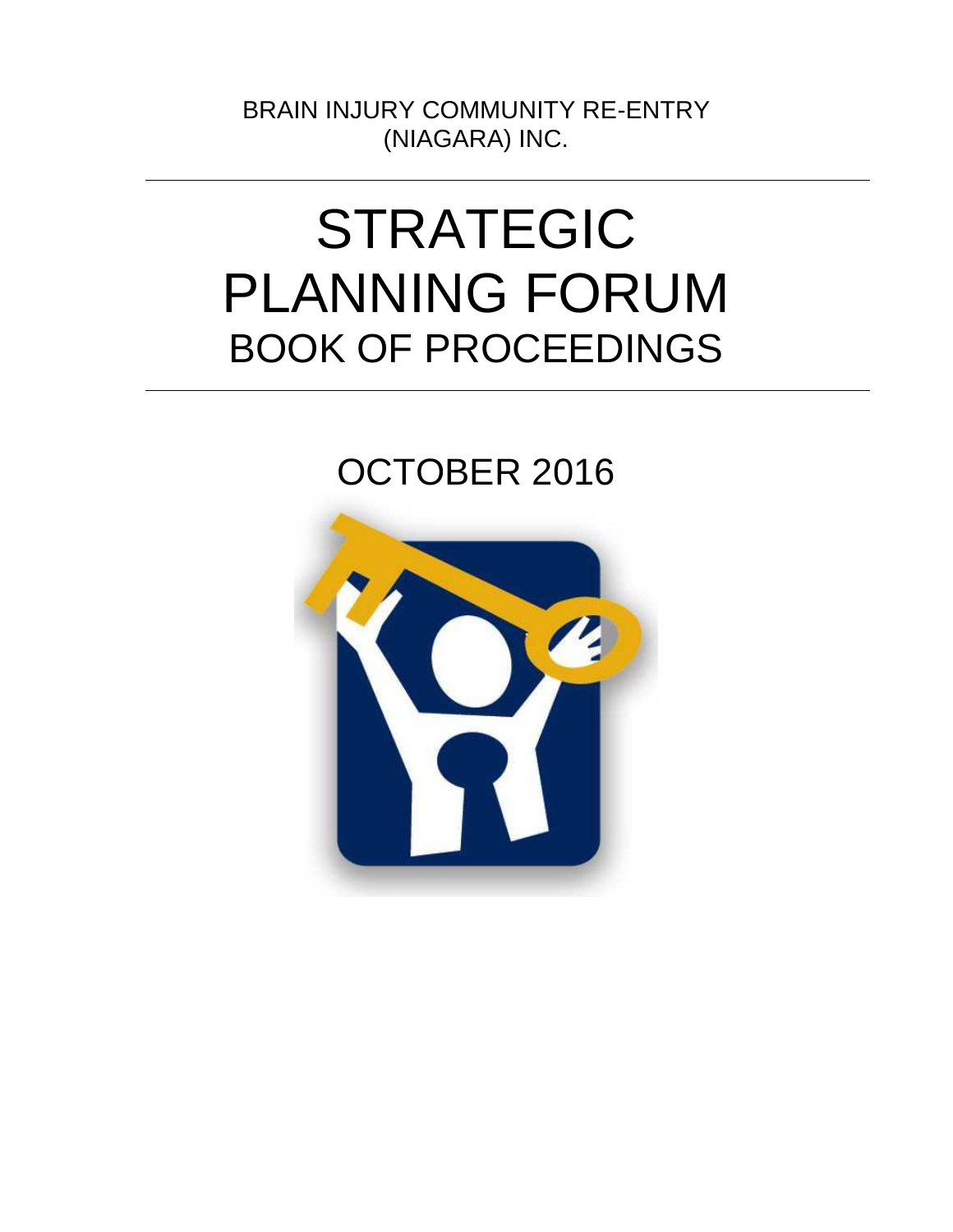# **Accessible Formats & Communication Supports**

Special accessibility accommodations and materials in alternate formats can be arranged by contacting Brain Injury Community Re-entry (Niagara) Inc at 905-687-6788 extension 663 or [www.bicr.org.](http://www.bicr.org/)

We are also interested in your comments and feedback about accessibility at BICR. Please send us your comments.

*Disclaimer:*

*Brain Injury Community Re-Entry (Niagara) Inc. acknowledges funding support for many of our programs and services from the Hamilton Niagara Haldimand Brant Local Health Integration Network (HNHB LHIN) and the government of Ontario.* 

*The views expressed in this publication are the views of Brain Injury Community Re-Entry (Niagara) Inc. and do not necessarily reflect those of the Hamilton Niagara Haldimand Brant Local Health Integration Network (HNHB LHIN) or the government of Ontario.* 

BICR Publication ~ Created 10/18/2016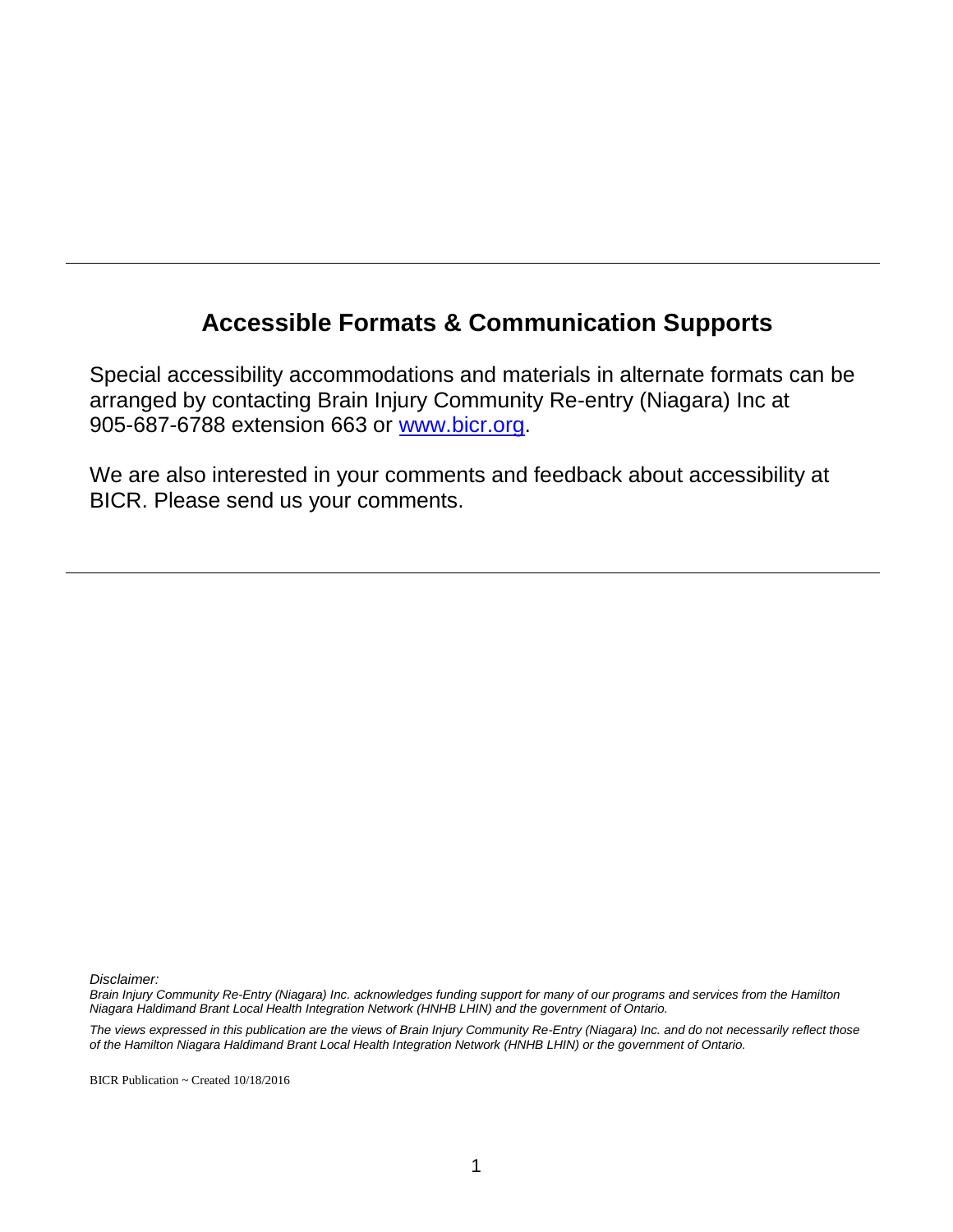# **Brain Injury Community Re-Entry (Niagara) Inc. S**TRATEGIC **P**LANNING **F**ORUM **2016**

# Book of Proceedings – Table of Contents

| BETTER COMMUNICATION BETWEEN HOSPITALS/COMMUNITY CENTERS (HELP)  9 |  |
|--------------------------------------------------------------------|--|
|                                                                    |  |
|                                                                    |  |
|                                                                    |  |
|                                                                    |  |
|                                                                    |  |
|                                                                    |  |
|                                                                    |  |
|                                                                    |  |
|                                                                    |  |
|                                                                    |  |
|                                                                    |  |
|                                                                    |  |
|                                                                    |  |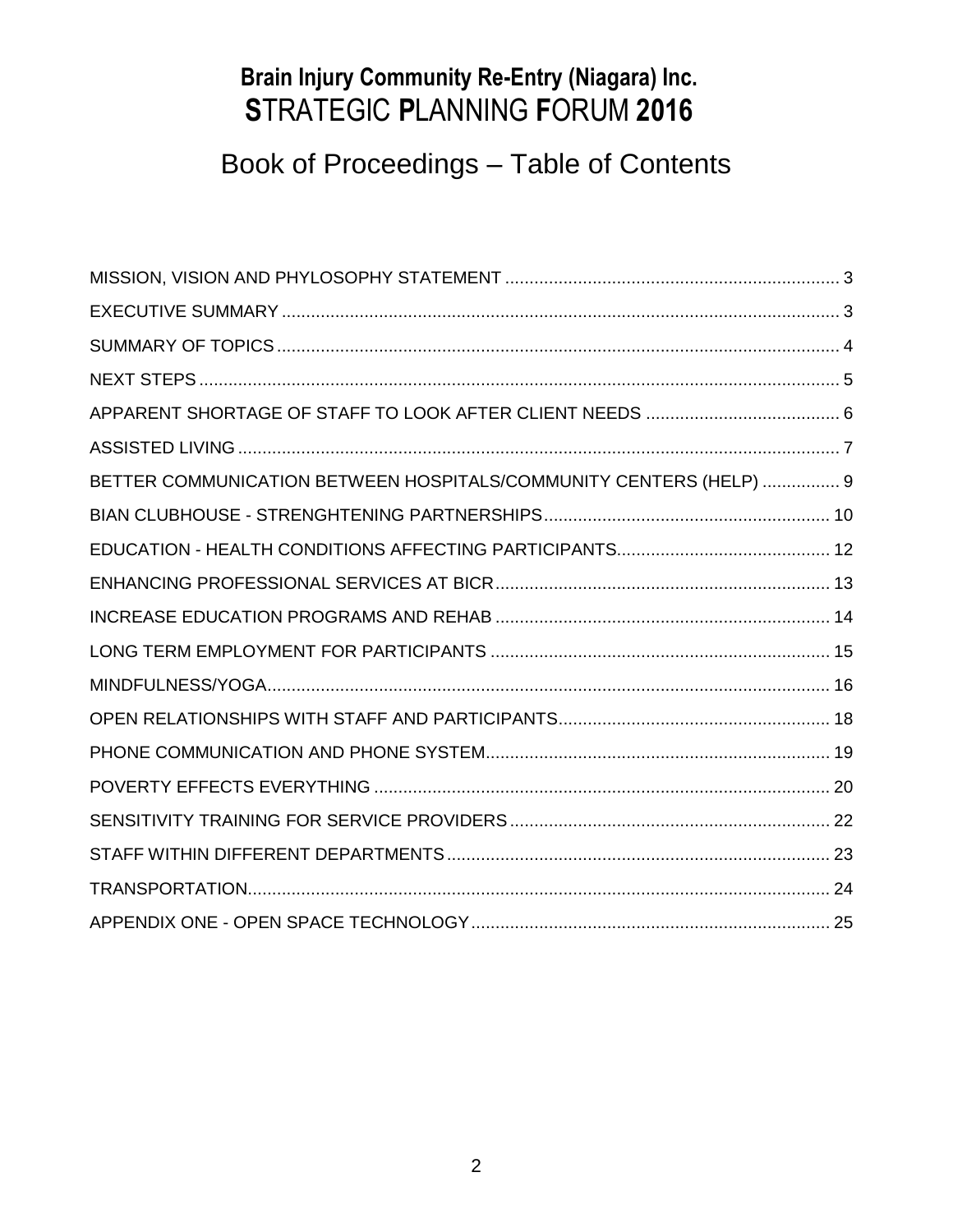## **Mission Statement**

Brain Injury Community Re-entry will provide support and leadership to individuals, their families and/or caregivers within the Niagara Region living with the effects of an acquired brain injury. We promote self-direction, facilitate opportunities for meaningful adaptation, and contribute to the development of the agency and its people. We participate in advancements in the field of rehabilitation, and participate in partnerships that foster ongoing dialogue with the individual and their support network.

### **Vision Statement**

To lead in the field of acquired brain injury rehabilitation, providing advocacy for successful re-entry into the community.

### **Statement of Philosophy**

The provision of support services is based on the following beliefs:

- Each individual is a unique adult and is deserving of respect and dignity.
- Support should be flexible, individualized and reflective of choices, abilities and existing support networks.
- Choice often involves some elements of risk. Where possible, individuals will be permitted to experience the result of their choices to the extent that they are able.
- Independence is a dynamic process of accessing people and services as challenges and successes change.

We rigorously promote the rights of the individual and promote recognition of acquired brain injury and how it affects individuals and families through ongoing advocacy and public education.

#### **Executive Summary**

Since 1988, Brain Injury Community Re-entry (Niagara) Inc. (BICR) has provided dedicated services to individuals and their families living with the effects of an acquired brain injury. Participants, family members, staff and other professionals work as an integrated team in order to provide a holistic approach to rehabilitation and support services.

BICR is again embarking upon a planning process that will map out future service and organizational objectives for the next four years. The invaluable input derived from the community in 2004, 2007, 2010 and 2013 were instrumental in establishing future visions and strategic directions. Frank Greco, Chief Executive Officer and the Board of Directors have once again sought input from the community for BICR's 2017-2021 Strategic Plan. Community agencies, families of persons with acquired brain injury, participants in the services of BICR, and staff members were invited to attend a community consultation process.

The Strategic Planning Forum was held at the Holiday Inn and Suites Parkway Conference Centre, St. Catharines, Ontario on Monday, October 17, 2016. The facilitators chosen for this community meeting were Margo VanHonsberger and Erica LaPlante of Brain Injury Community Re-entry (Niagara) Inc. Following the introductions the attendees were invited to participate in sessions from 8:30 am to 12:00 pm.

**A total of 74 individuals registered for the Strategic Planning Forum with 10 Community Partners, 4 BICR Board of Directors, 21 Participants, 17 Family Members and 22 BICR Staff.**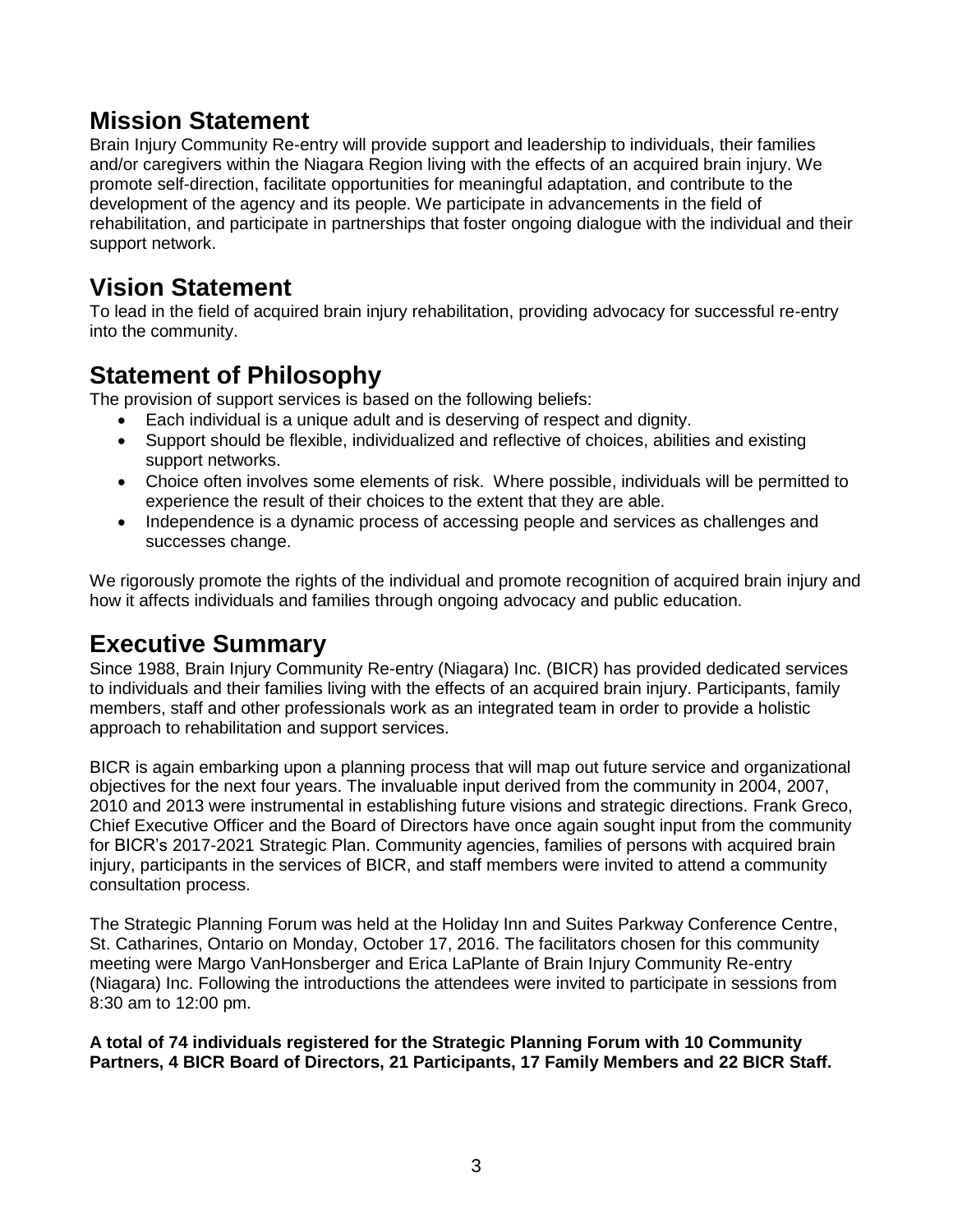# **SUMMARY OF TOPICS**

Fifteen topics were identified and discussed throughout the morning. A representative of the discussion group entered a report for each topic into a computer. These reports, unedited, are included in this Book of Proceedings.

During the closing circle attendees were given 'four votes' each and asked to indicate with their votes which of the topics generated during their session time they individually had the most energy for. A person could use all four votes on one topic or spread the voting amongst topics. The facilitators mentioned that although all topics were noteworthy for the fact that each one directly mattered to an attendee, the voting would give additional data to the Board for their strategic planning day.

The topics are listed in the table below, along with a column of the number of votes given to that topic. Please note also that this data is still in relatively unprocessed form. Common themes are not yet combined and key areas are not yet discerned from amongst the possibilities. This will be done by the Board using the input from these meetings during a Board Strategic Planning Day in the near future.

| <b>TOPIC</b>                                                    | <b>VOTES</b>   | $\frac{0}{0}$ |
|-----------------------------------------------------------------|----------------|---------------|
| Apparent Shortage of Staff to Look After Client Needs           | 4              | 4%            |
| <b>Assisted Living</b>                                          | 12             | 12%           |
| Better Communication between Hospitals/Community Centers (Help) | 7              | 7%            |
| <b>BIAN Clubhouse - Strengthening Partnerships</b>              | 7              | 7%            |
| Education - Health Conditions Affecting Participants            | 3              | 3%            |
| <b>Enhancing Professional Services at BICR</b>                  | $\overline{2}$ | 2%            |
| Increase Education Programs and Rehab                           | 7              | 7%            |
| Long-Term Employment for Participants                           | 14             | 14%           |
| Mindfulness/Yoga                                                | 4              | 4%            |
| Open Relationships with Staff and Participants                  | 4              | 4%            |
| Phone Communication and Phone System                            | 6              | 6%            |
| <b>Poverty Effects Everything</b>                               | 8              | 8%            |
| <b>Sensitivity Training for Service Providers</b>               | 4              | 4%            |
| <b>Staff within Different Departments</b>                       | 4              | 4%            |
| Transportation                                                  | 14             | 14%           |
| (60 ATTENDED) 25 PEOPLE VOTED                                   | 100            | 100%          |

The topics with the highest number of votes will be considered. They are as follows:

- Assisted Living
- Long-term Employment for Participants
- Transportation

A standing Strategic Direction directed by Accreditation Canada is: Patient Safety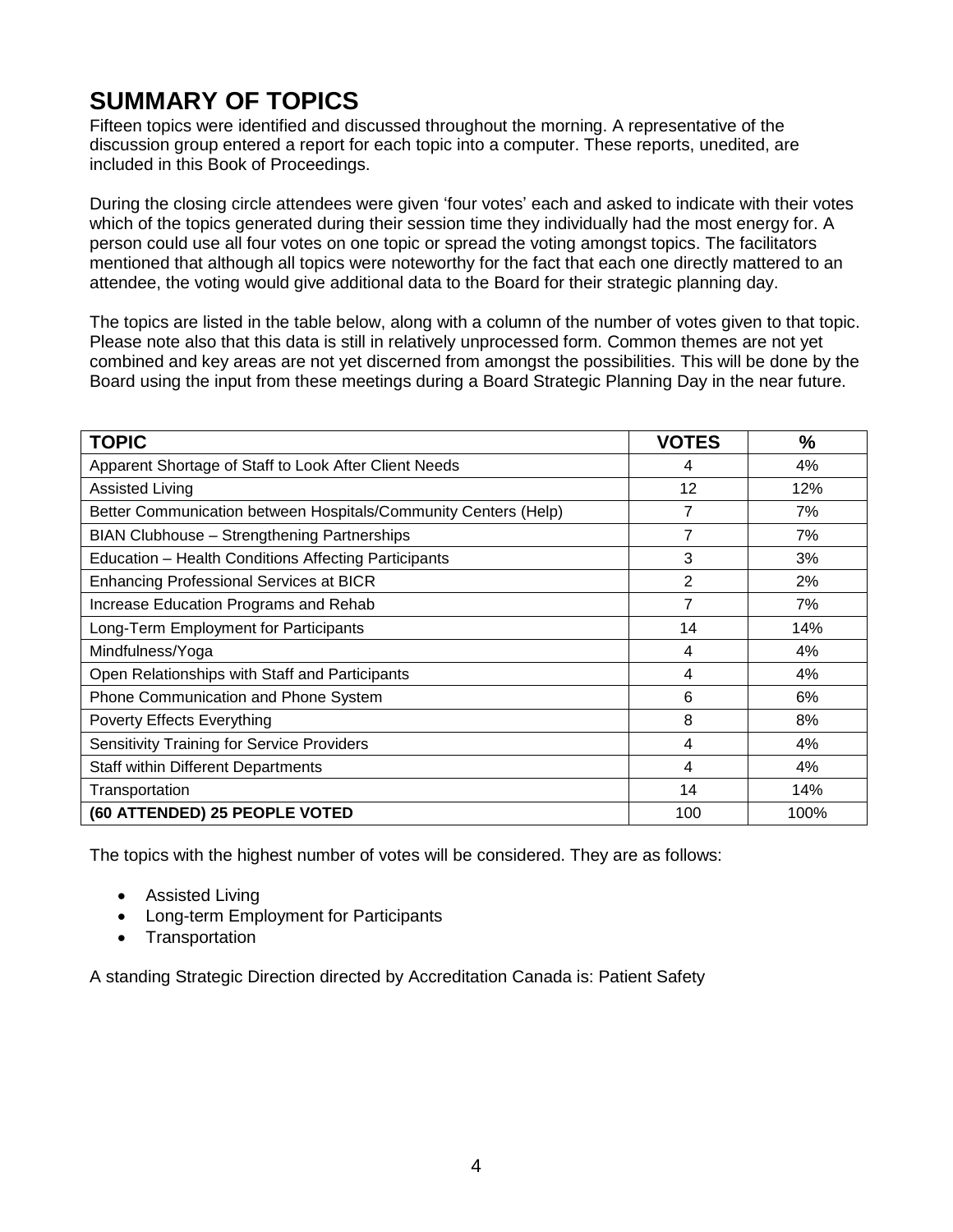# **Next Steps**

The Board of Directors will meet to develop the Strategic Plan for BICR. The Board will use this Book of Proceedings as the database from which to develop the Strategic Plan, along with data from the past achievements of BICR.

This Book of Proceedings will be available by contacting our office at 905-687-6788 or on our website at [www.bicr.org.](http://www.bicr.org/) The strategic plan, once developed and approved, will also be circulated to participants in order for them to see how their input was incorporated into the plan.

Community partners who have interest in the topics identified at the Forum on October 17, 2016 are encouraged to keep the lines of communication open in order to see what can be done to move opportunities forward.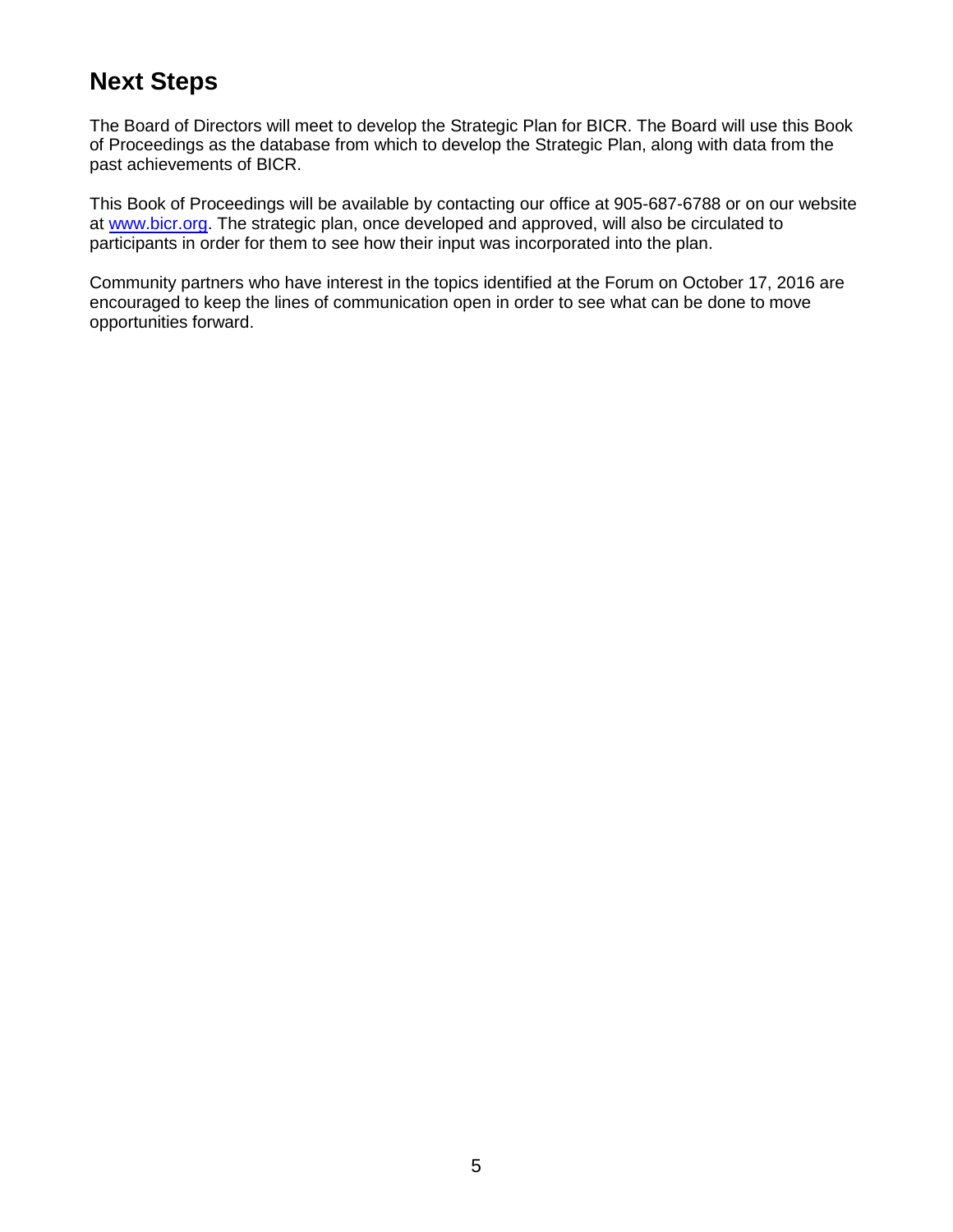TOPIC: Apparent shortage of staff to look after client needs, lack of domestic inspections, costs of transportation to events CONVENER: Geoff Takach

PARTICIPANTS: Roger, Bev, Geoff, George, Kiersten, Dale, Maria, Ray, Shelby, LeeAnn

#### BRIEF DESCRIPTION OF THE TOPIC/ISSUE OR OPPORTUNITY:

Lack of domestic inspections, failure to note client needs

#### DISCUSSION:

- More routine and working more inside of their houses
- More prompting, friendly reminders
- More insight on the needs of our individuals

#### RECOMMENDATIONS:

- Have a Case Facilitator talk about standards of positions.
- Talk to participants about living arrangements
- Outsource cleaning & supports

#### FUTURE ACTION/NEXT STEPS:

- More support with charts
- Weekly discussions
- Friendly reminders

#### RESOURCES REQUIRED: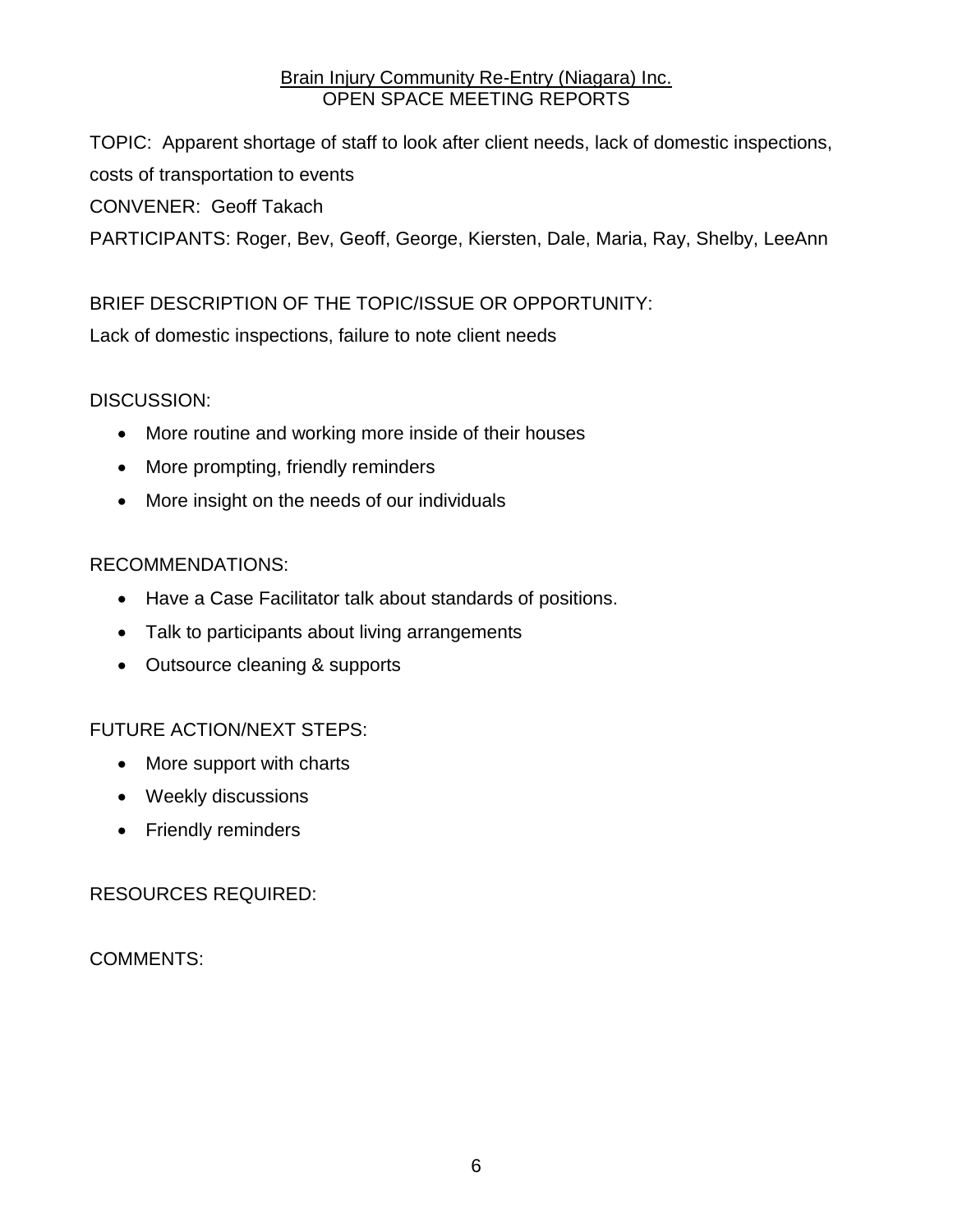TOPIC: Assisted Living CONVENER: Dale Clowater PARTICIPANTS: Dale Clowater, Irene Jilderda, George Kurzawa, Catherine Livingston, Ben Deignan, Linda Dunda, Ray Barfoot

#### BRIEF DESCRIPTION OF THE TOPIC/ISSUE OR OPPORTUNITY:

Dale described his living environment, living in a basement apartment in a private home.

#### DISCUSSION:

- How to survive on limited income
- Often people do not work or have employment or only work part-time
- Difficult to cover costs such as rent, cable, car, transportation, etc.
- Often income does not go up as cost of living goes up
- Those on ODSP are left living in poverty and cannot get ahead with the amount provided by ODSP
- Even when you work your ODSP total amount may be adjusted
- The Niagara Regional affordable housing waitlist is very long and can be 13 years
- It costs a lot of money to house people in shelters
- People are using hospitals more and these services are much more costly
- BICR has opened Bowden in FE which provides supports

#### RECOMMENDATIONS:

- Having the organization involved in working with apartment owners to facilitate any problems damage etc.
- Buckley transitional program –it's hard to move some clients due to long affordable housing geared to income waitlists
- Support Niagara Regional Housing to expand services and housing options.
- Advocacy to increase housing stock with region
- Can develop goal relationship with landlords
- Need to consider support with the client for dealing with clients
- Increase social awareness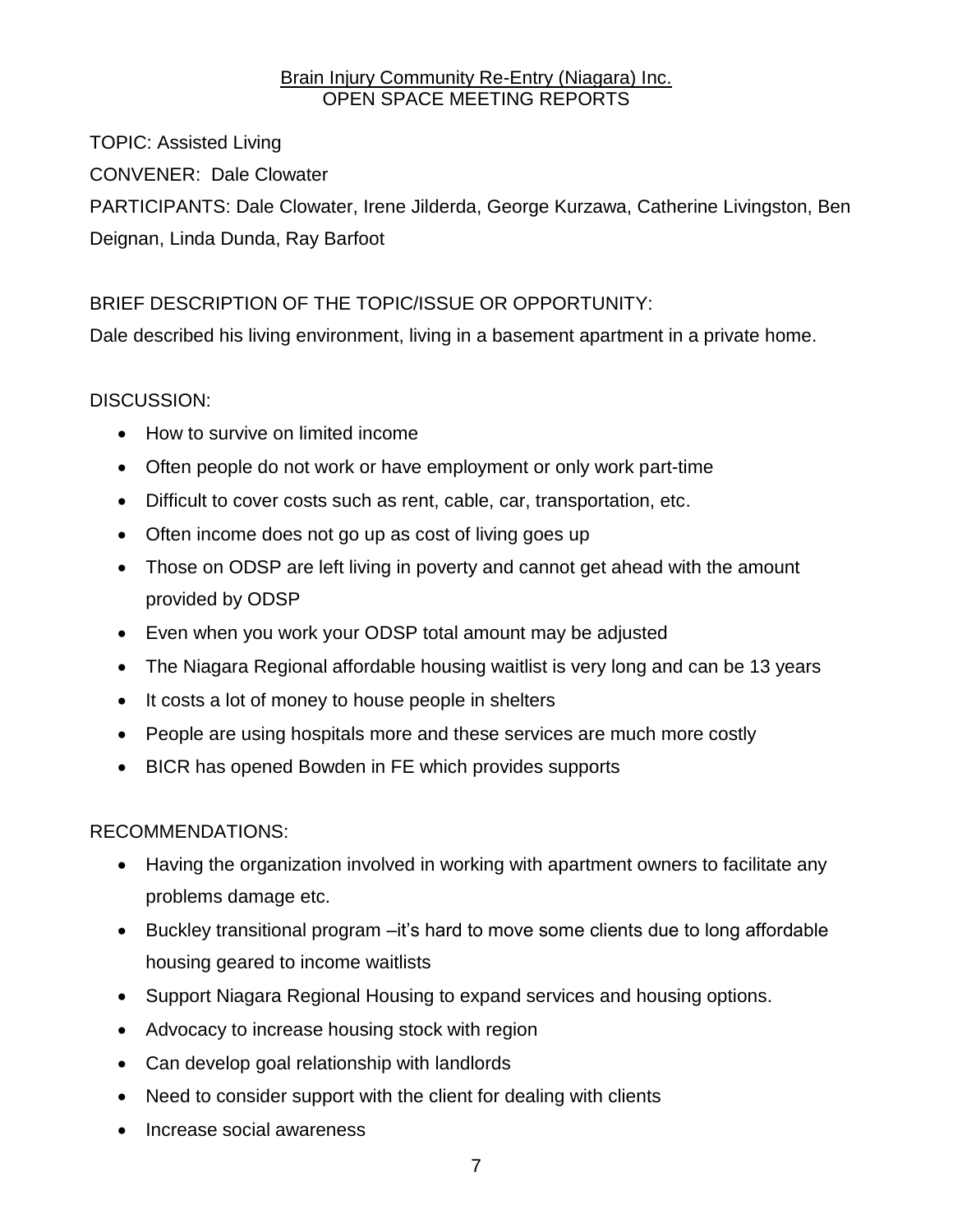Need to partnerships to develop better housing

FUTURE ACTION/NEXT STEPS:

RESOURCES REQUIRED:

- MOH
- Municipal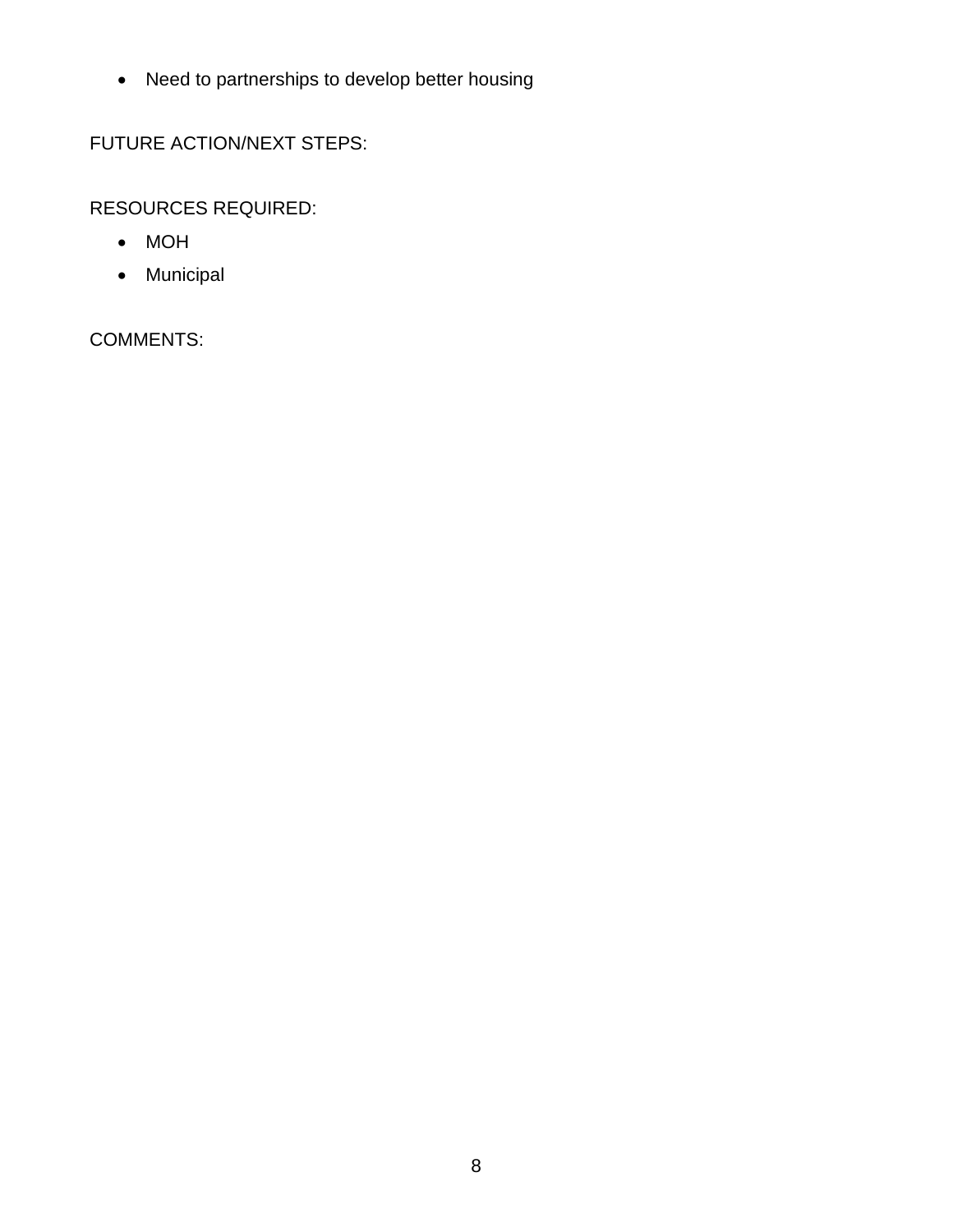TOPIC: Better Communication between hospitals/community centers (help)

#### CONVENER: Linda Dunda

PARTICIPANTS: Linda Dunda, Ben Deignan, Lorraine Armstrong

#### BRIEF DESCRIPTION OF THE TOPIC/ISSUE OR OPPORTUNITY:

#### DISCUSSION:

Getting further communication between survivors and organizations – follow up

#### RECOMMENDATIONS:

- $\bullet$  Incentive system flow with participant care post trauma
- $\bullet$  Stroke program with brain injury connect advocate give them a voice
- **•** Brain injury social worker follow up 1 to 2 months 6 months later (home visit)

#### FUTURE ACTION/NEXT STEPS:

- Home visits to see how survivors are doing post brain injury
- Follow up care people are alone
	- o Rehab coordinator in community
	- $\circ$  Post hospital discharge make sure they have the right resources

#### RESOURCES REQUIRED: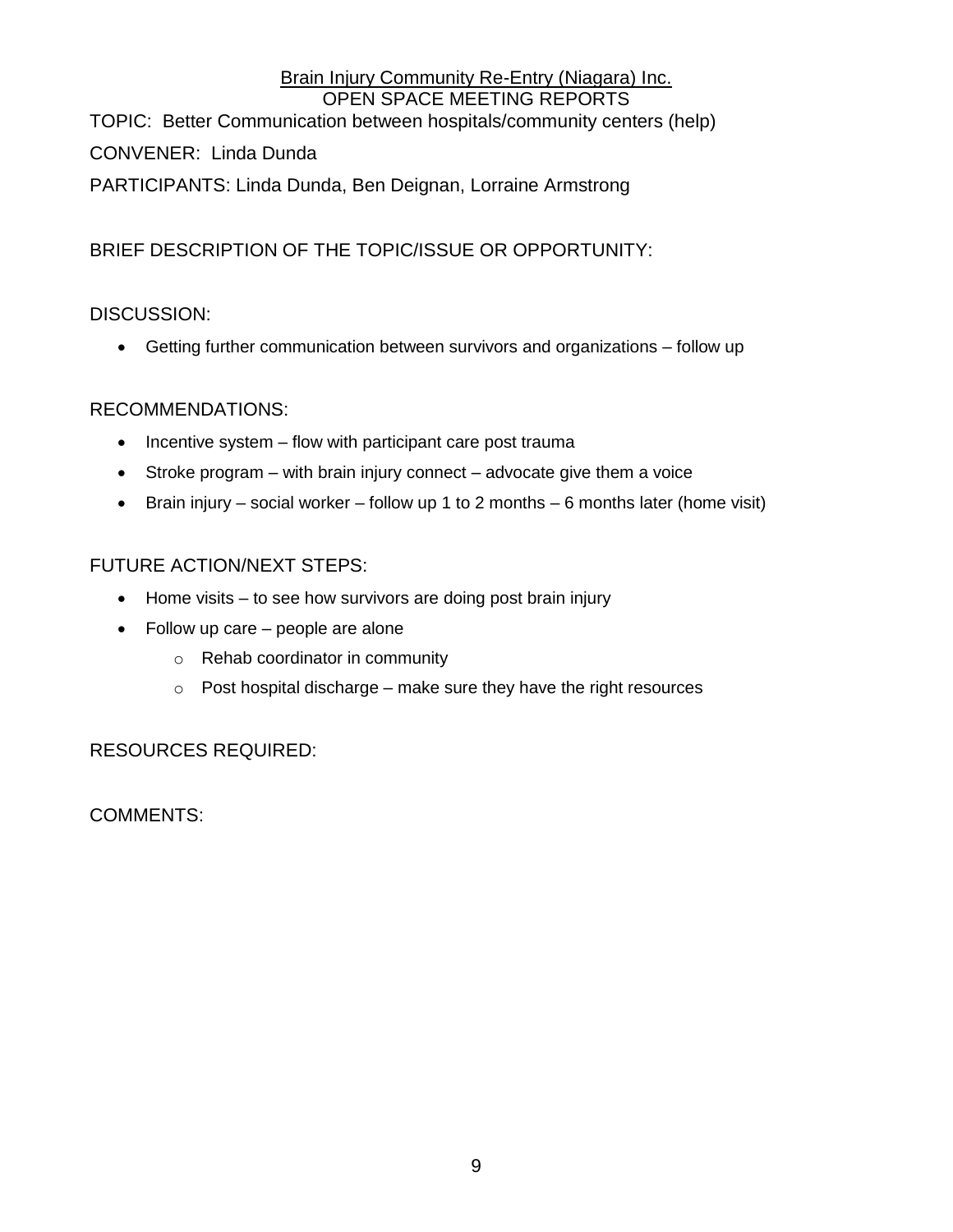TOPIC: BIAN Clubhouse – Strengthening Partnerships CONVENER: Sherri Bieman-Copland PARTICIPANTS: Gary Hemphill, Lorraine Armstrong, Maria, Sandra Harding, Gillian Pagnotta, Brandon Pearson

#### BRIEF DESCRIPTION OF THE TOPIC/ISSUE OR OPPORTUNITY:

BIAN Clubhouse/BICR partnership – Strengthening partnerships (staffing/ resources). The current program is based on time limited funding and dependent on partnerships with organizations who donate professional volunteers to support the one full time staff.

#### DISCUSSION:

- Can BICR be more involved in areas such as collaborative grant writing to LHIN
- More staff hours donated
- Tuesday is the only day that actually runs the way a clubhouse is supposed to run
- Staffing at clubhouse is too thin need more support

#### RECOMMENDATIONS:

- If staff are bringing participants to clubhouse can we make use of staff to provide volunteer
- Cross train those staff
- Include BIAN Vocational Program (expand this)
- Better use of space rent clubhouse for some BICR programming
- Solidify the volunteer / member role

#### FUTURE ACTION/NEXT STEPS:

- Working out the mechanics of increased BICR involvement at clubhouse
- BICR promote more (start getting more participants involved)
- BICR outreach use clubhouse to promote this to hopefully assist participants transition towards independence
- Sherri fundraising ask for  $$$

RESOURCES REQUIRED: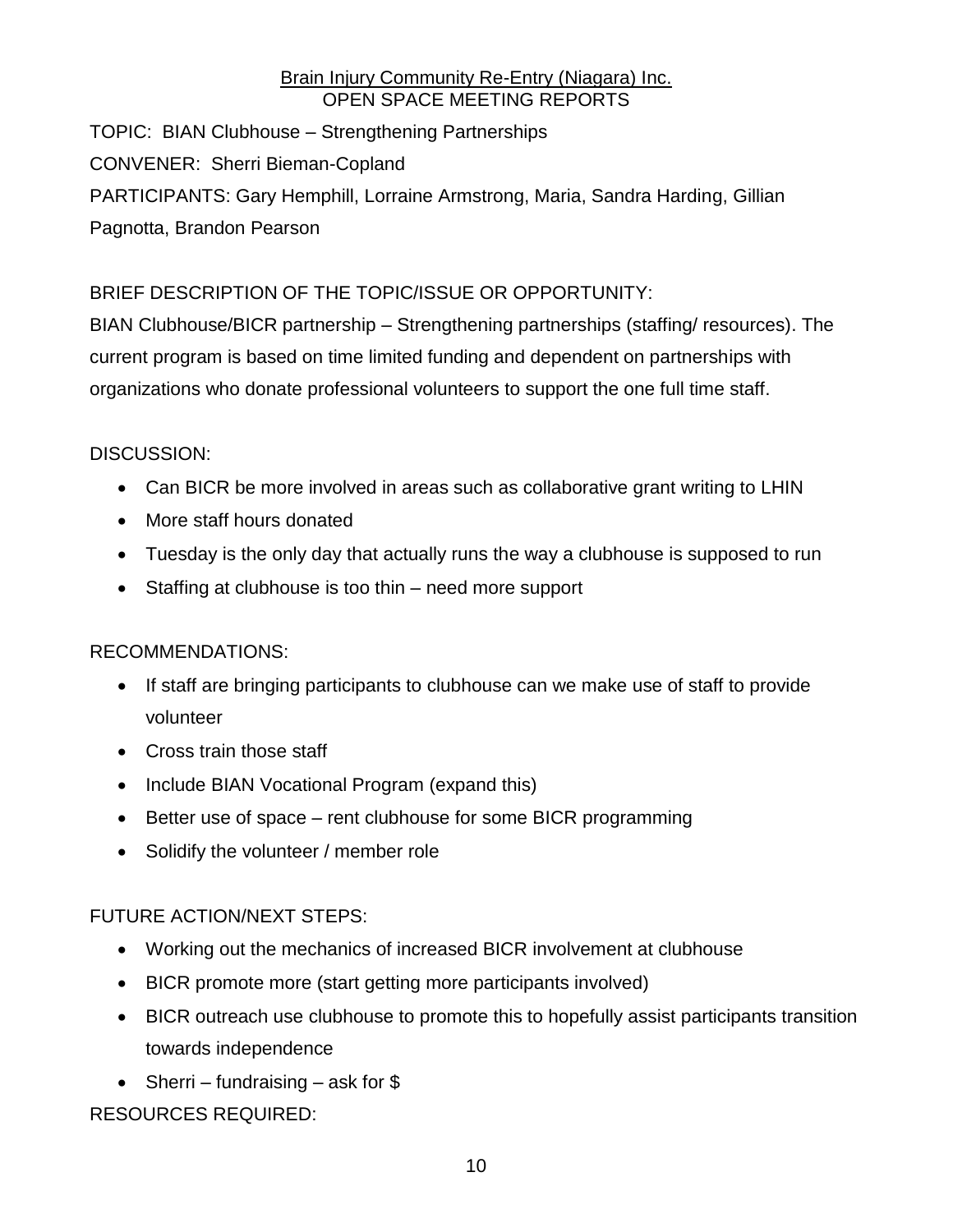- Money
- $\bullet$  BICR support with staffing
- More hours, possibly more staff
- Discussion with BICR about partnering with VOC/Rec

- Start-up grant, 167,000 (part time/operations/staff/site) no government funding yet
- At Dale House they have 5 full time staff
- Can volunteers run the group (staff it)
- Long term viability
- Cross training
- Using BIAN clubhouse space for other activities
- Bring BICR programs into clubhouse
- Schedule meeting between BIAN and stakeholders at BICR outreach director, executive director, vocational services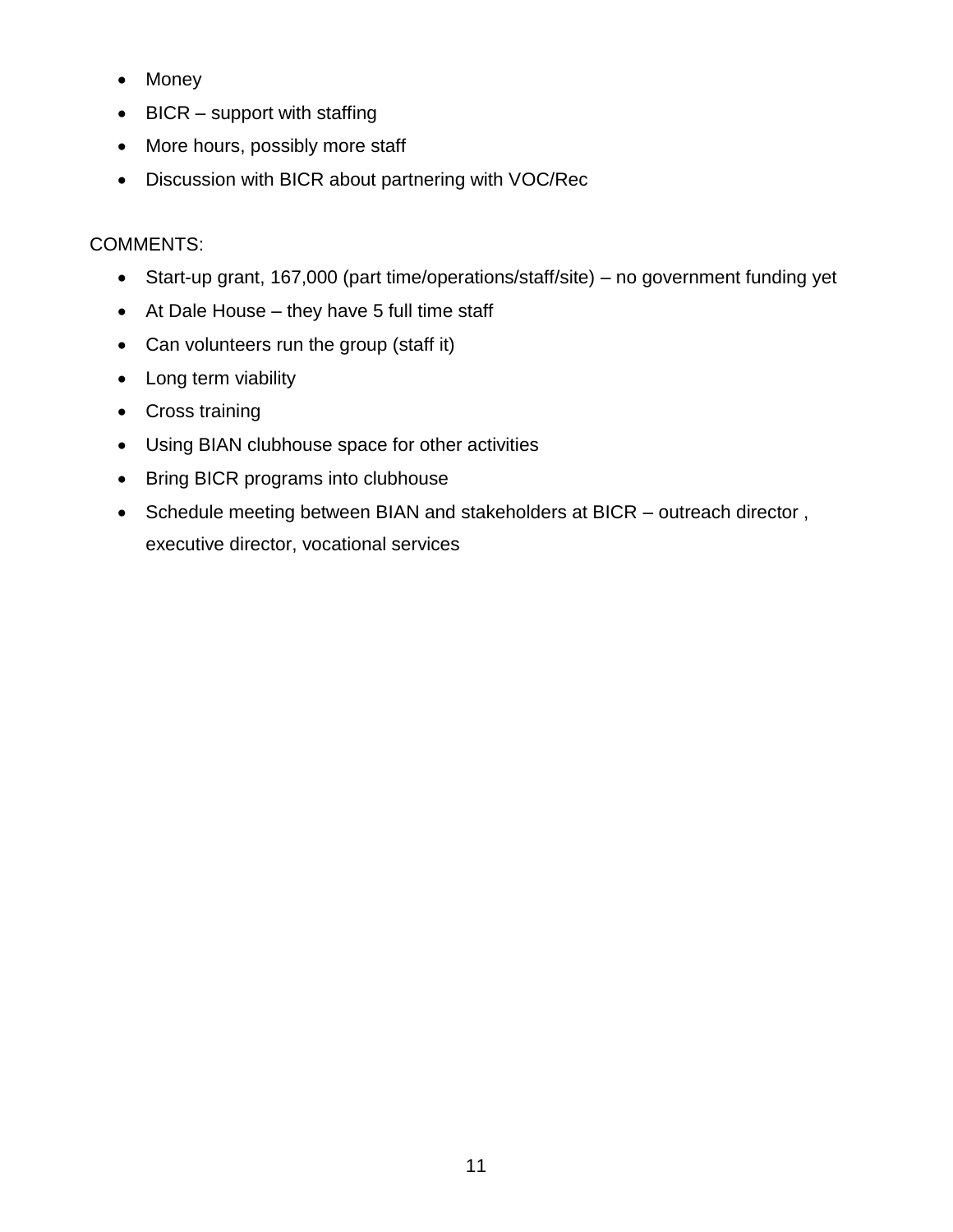TOPIC: Education – Health Conditions affecting participants CONVENER: Rob Williams PARTICIPANTS: Scott Farraway, Rob Williams, Peggy Jackson, Justine McMillan, Lucia Pawlik, Celcia Pawlik, Dr. Pailing, Ray Barfoot, Jonathan Williams, Tracy Maddalena

#### BRIEF DESCRIPTION OF THE TOPIC/ISSUE OR OPPORTUNITY:

- Education for staff/participants regarding medical conditions
- Education for caregivers/access to treatments

#### DISCUSSION:

• Provide family/caregivers about information.

#### RECOMMENDATIONS:

- Resources and access to funding/information within the community
- Participants to talk and plan topics of discussion
- Education Committee representing participants and caregivers
- Rotating topics participants and caregivers could plan after each session what to talk about next
- Accessing community partners to present at information sessions
- Understanding challenges of brain injury and how to support

#### FUTURE ACTION/NEXT STEPS:

- Two separate groups
	- o Caregiver education
	- o Participant education
- Brainwaves to identify groups
- Learning & Leisure Guide to list available groups

RESOURCES REQUIRED: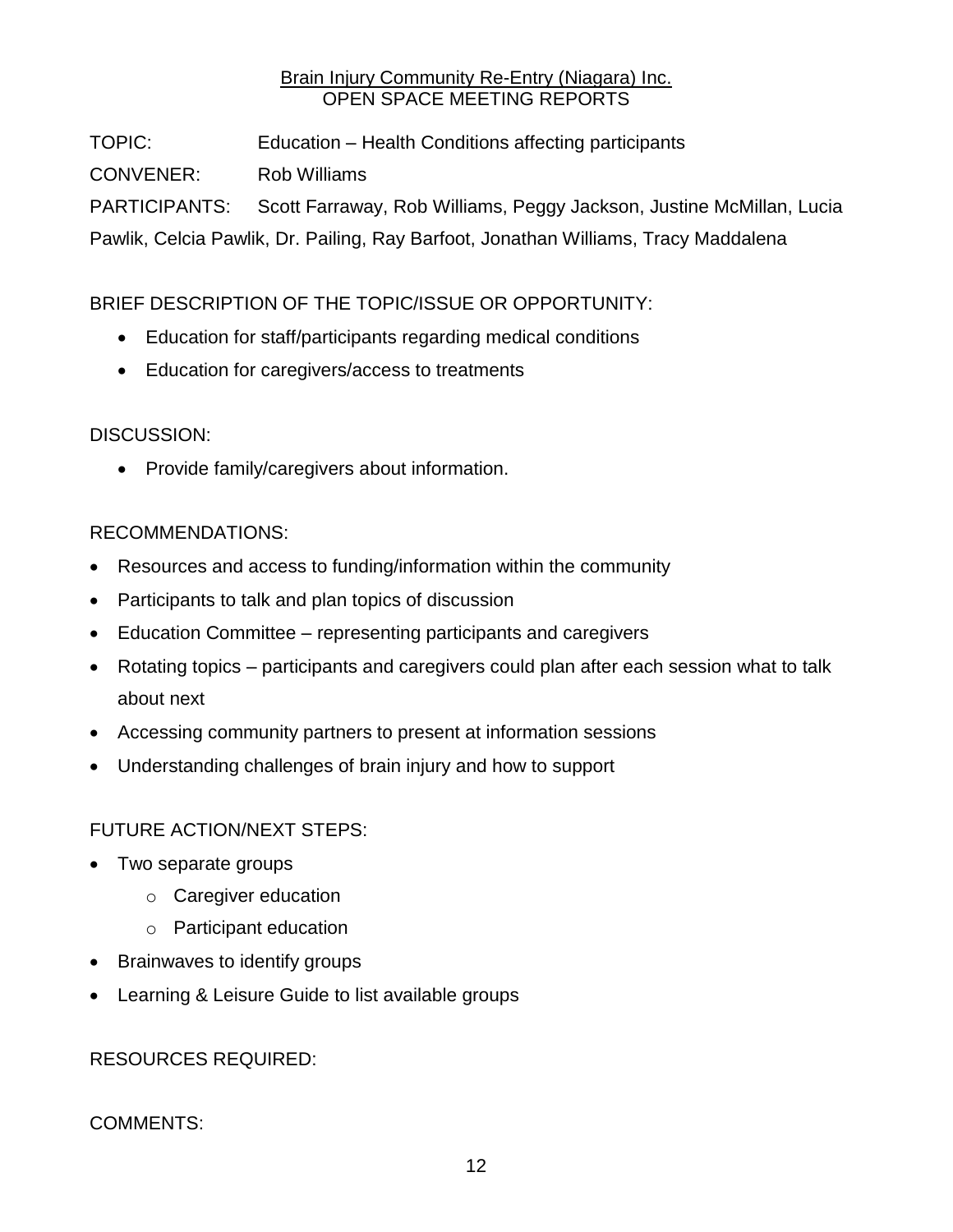TOPIC: Enhancing Professional Services at BICR. CONVENER: Sherrie Bieman- Copland PARTICIPANTS: Maria Duric, Sandra Harding, LeeAnn Therrien, Ray Barfoot, Gillian Pagnotta, Jeff Spelier, Snezana Jevtic.

#### BRIEF DESCRIPTION OF THE TOPIC/ISSUE OR OPPORTUNITY:

Professional services that are integrated with the overall BICR model benefit the participants as seen with the Neuropsychology and Social work services offered.

#### DISCUSSION:

Other professional services need to be accessed through CCAC but the providers are not necessarily ABI –trained nor are they integrated with the BICR service delivery. CCAC is also not mandated to support long-term survivors who are capable of growth. There will be a greater need for such services as third party is also tied to lack of discharge planning from hospital to the community.

#### RECOMMENDATIONS:

- Partner with OT/PT/S, SLP, companies for cross training
- Funding of other professional services OT, PT, SLP Behavioural Therapy that operates in a similar model to social work
- Addressing the continuum care, by having regular communication between intake coordinator at BICR and hospital discharge planner
- Getting permission/consent from hospital system to receive names of individuals being discharged for intake follow-up 3-6 months after discharge – addresses the problem that when information is given at the time of discharge for individuals

FUTURE ACTION/NEXT STEPS:

#### RESOURCES REQUIRED: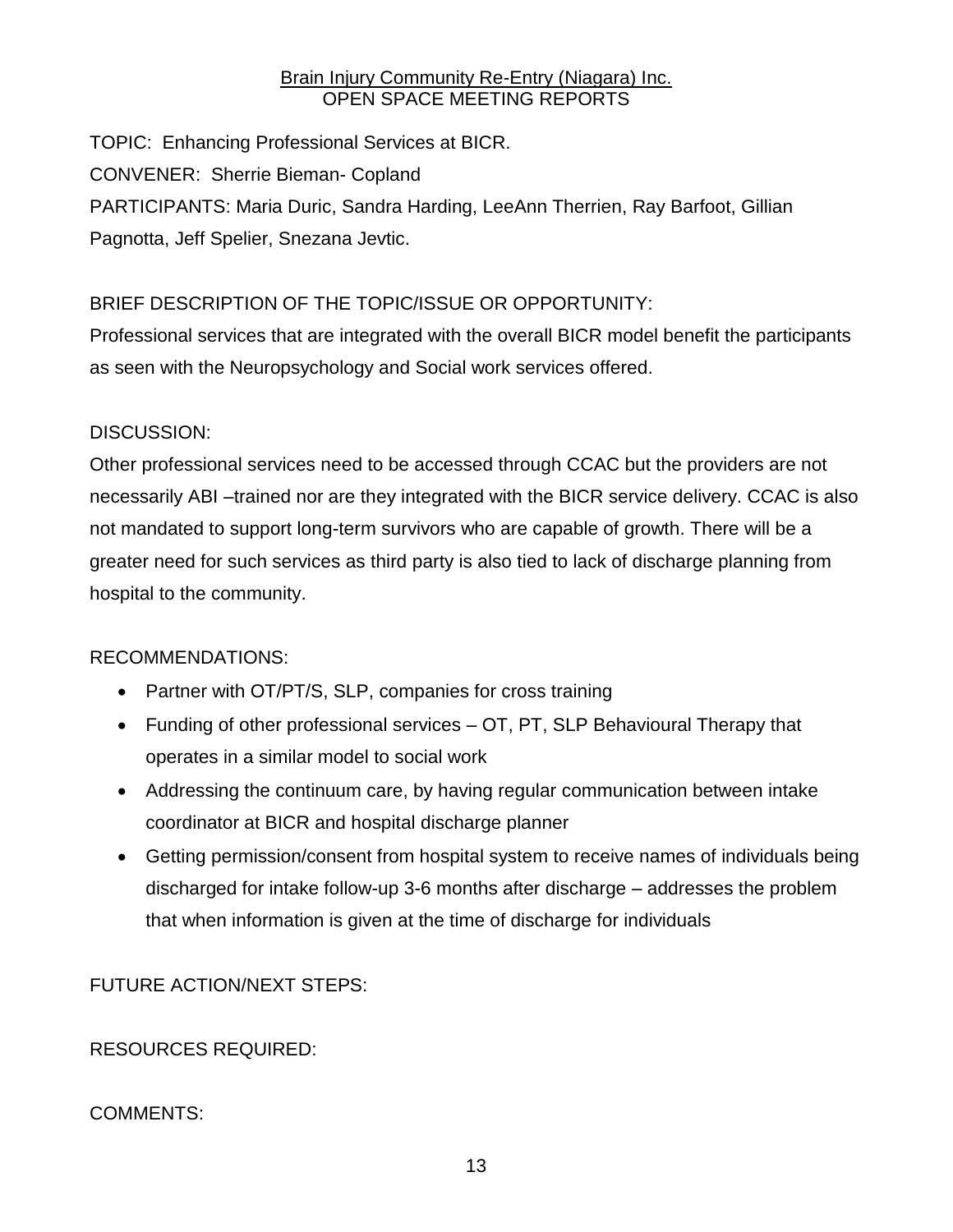TOPIC: Increase Education Programs and Rehab CONVENER: Peggy and Scott PARTICIPANTS: Irene, Suzy, Tina, Muriel, Peg, Doug, Jackie

#### BRIEF DESCRIPTION OF THE TOPIC/ISSUE OR OPPORTUNITY:

Increase education, more rehab programs, programs to increase independence.

#### DISCUSSION:

- Discussed some of the opportunities at BICR
- Aphasia program, getting grade 12 difficulty with exams
- Need ABI support for testing

#### Recommendations

- BICR to support educational goals
- Use retired teachers accessing this group to partner for education
- Learning to play an instrument

#### FUTURE ACTION/NEXT STEPS:

- Go out to retired teachers and see if we can recruit volunteers
- Put together knowledge base

RESOURCES REQUIRED: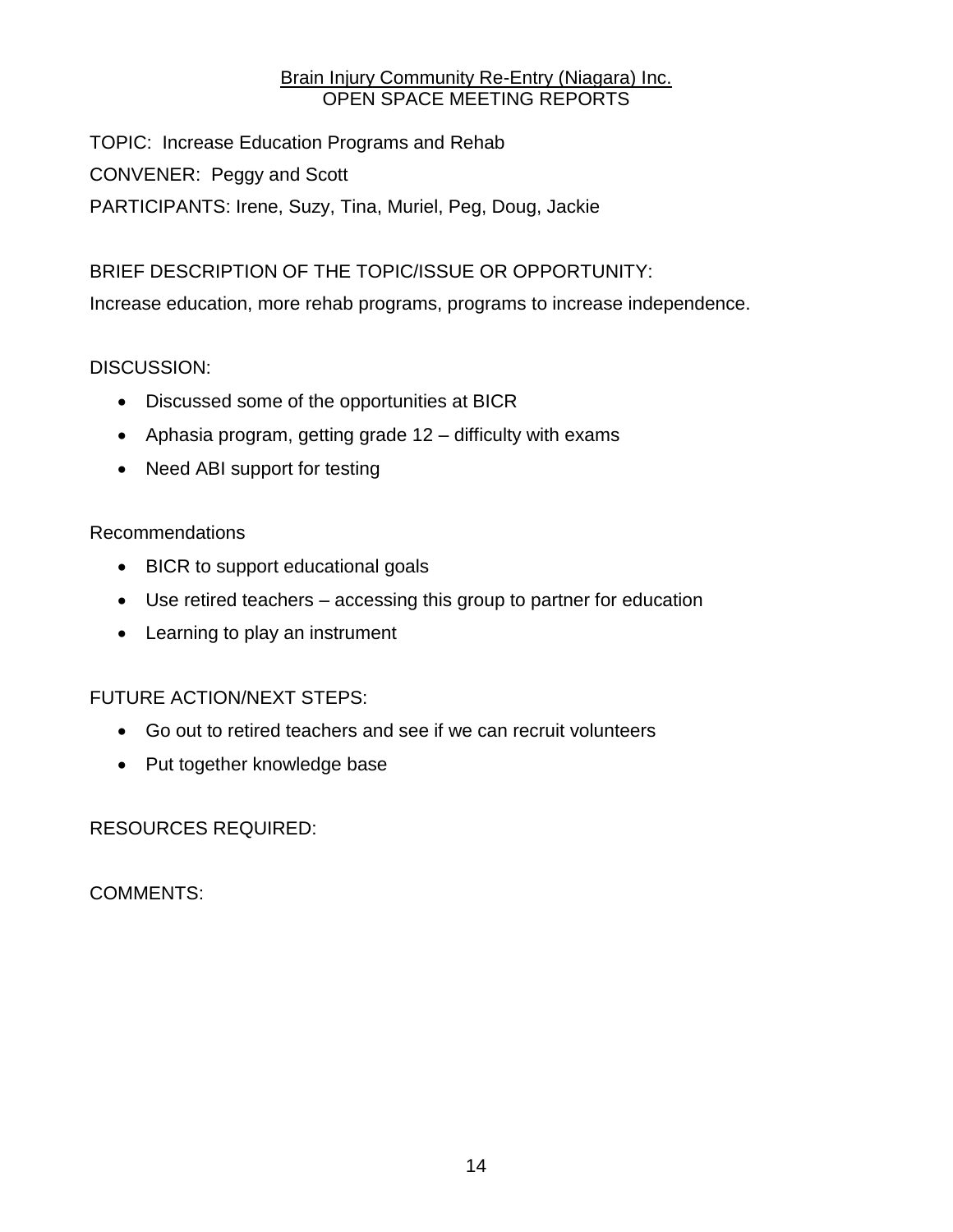TOPIC: Long-term employment for participants

CONVENER: Michael Larmour

PARTICIPANTS: Michael Larmour, Ray Barfoot, Snezana, Justine McMillan, Ben Short, Peggy Jackson, Peggy Stevenson, Sheila Cocroft, Tina Horton, Shelby Banas, Sandra Harding, Jeff Spelier, Mark Johnston, Brandon Pearson

#### BRIEF DESCRIPTION OF THE TOPIC/ISSUE OR OPPORTUNITY:

- Focusing on more employment opportunities, beyond seasonal
- Adding to WRAP, Gardening Angels

#### DISCUSSION:

- Vocational what it is, offers, seasonal opportunities to access skills, fatigue level, physical abilities, attendance record
- Community gardens, horticulture program
- How do we turn our passions and interests into paid employment
- Manpower resources

#### RECOMMENDATIONS:

- Peer support groups/mentors (paid position)
- Wellness recovery action plan training
- Focus on waitlist for vocational
- Odd Job Task Force (raking leaves, painting, shoveling snow, etc.) paid positions

#### FUTURE ACTION/NEXT STEPS:

• Promote and create "Odd Job Task Force"

#### RESOURCES REQUIRED: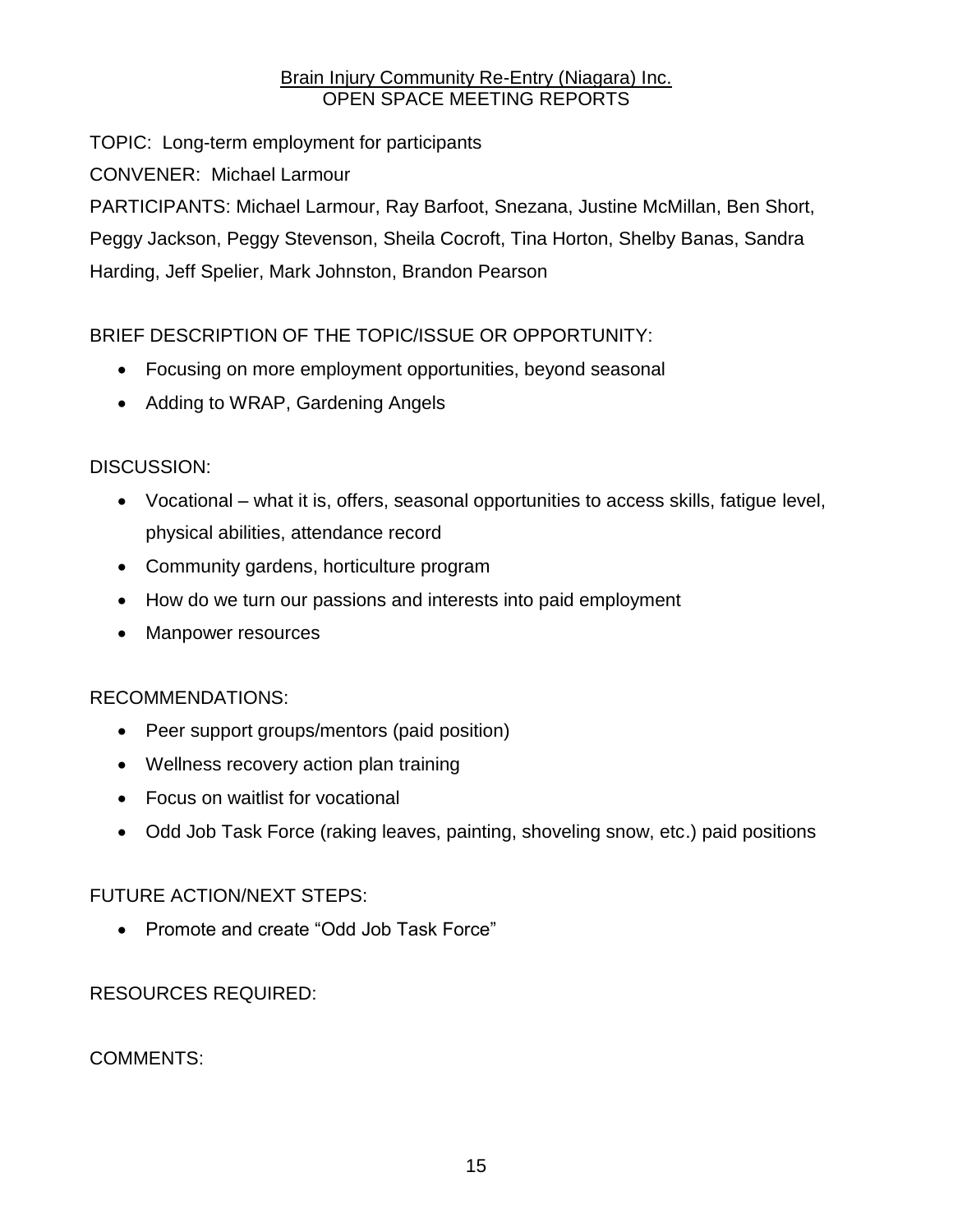TOPIC: Mindfulness/Yoga CONVENER: Linda Dunda PARTICIPANTS: Dave Horton, Rob Williams, Ben Short, Snezana, Dr. Pailing, Sherri Bieman-Copland, Sandra Harding, Gillian Pagnotta

#### BRIEF DESCRIPTION OF THE TOPIC/ISSUE OR OPPORTUNITY:

Focus on mind therapies, have the potential to assist/aid other therapies

#### DISCUSSION:

- Would like to see mindfulness implemented within the hospital setting (coping skills, learn how to meditate)
- NHS does offer some programs people are able to self- refer to it
- These practices are growing and have proven benefits not only with ABI but general population

#### RECOMMENDATIONS:

- BICR participants begin to access the groups offered at NHS
- Open meditation groups to staff, family and participants
- Implement a mindfulness program at BICR  $-$  weekly  $-$  need to educate what mindfulness is and what are the practices…breathing exercises - progressing to meditation

#### FUTURE ACTION/NEXT STEPS:

- Educate (Information sessions)
- Support Group (weekly practicing, learning)
- Facilitator
- People really respond well to having the opportunity to participate in mindfulness

#### RESOURCES REQUIRED:

- Develop an ongoing session
- Location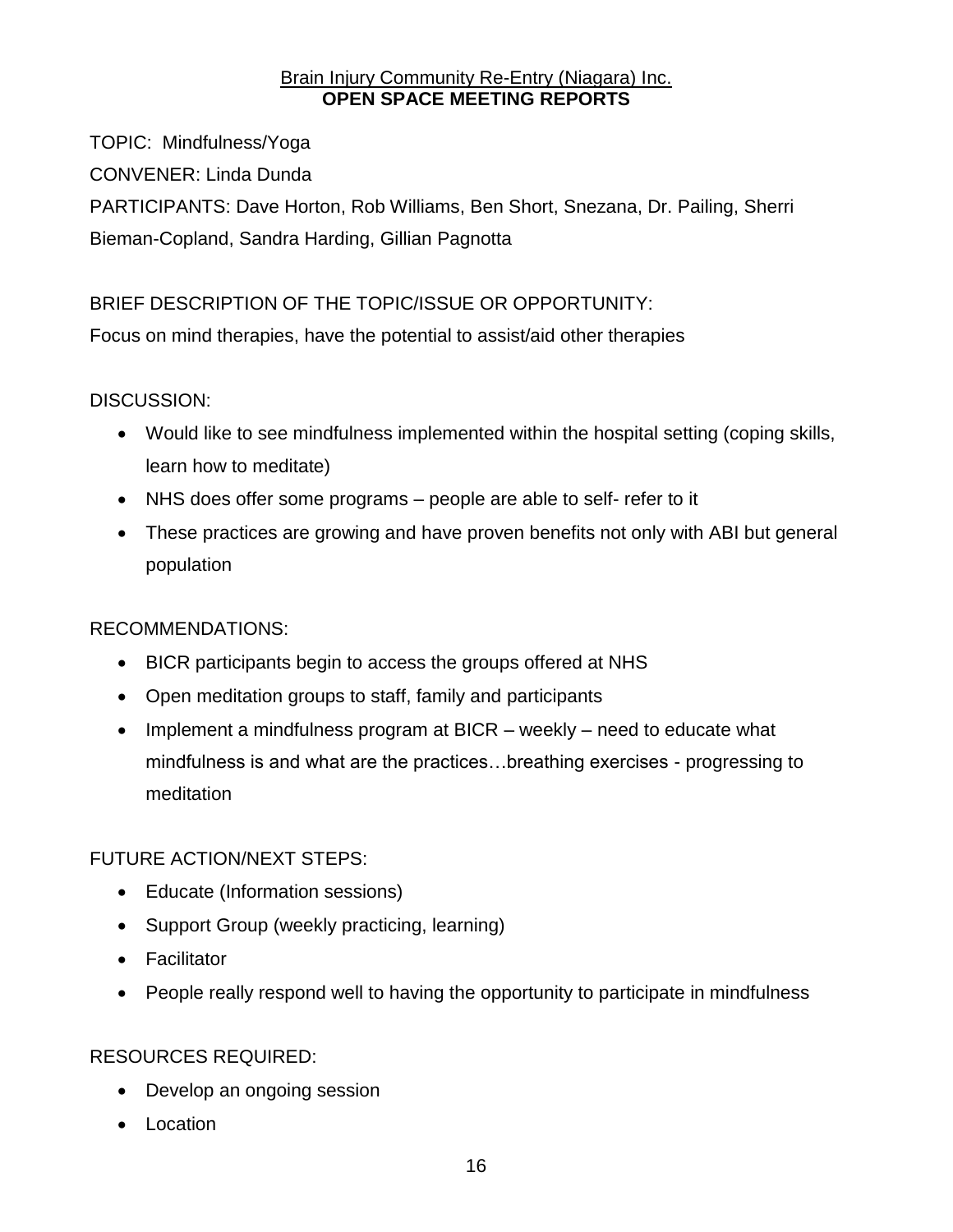- Facilitator
- Education ongoing

#### COMMENTS:

Wellness Committee could put something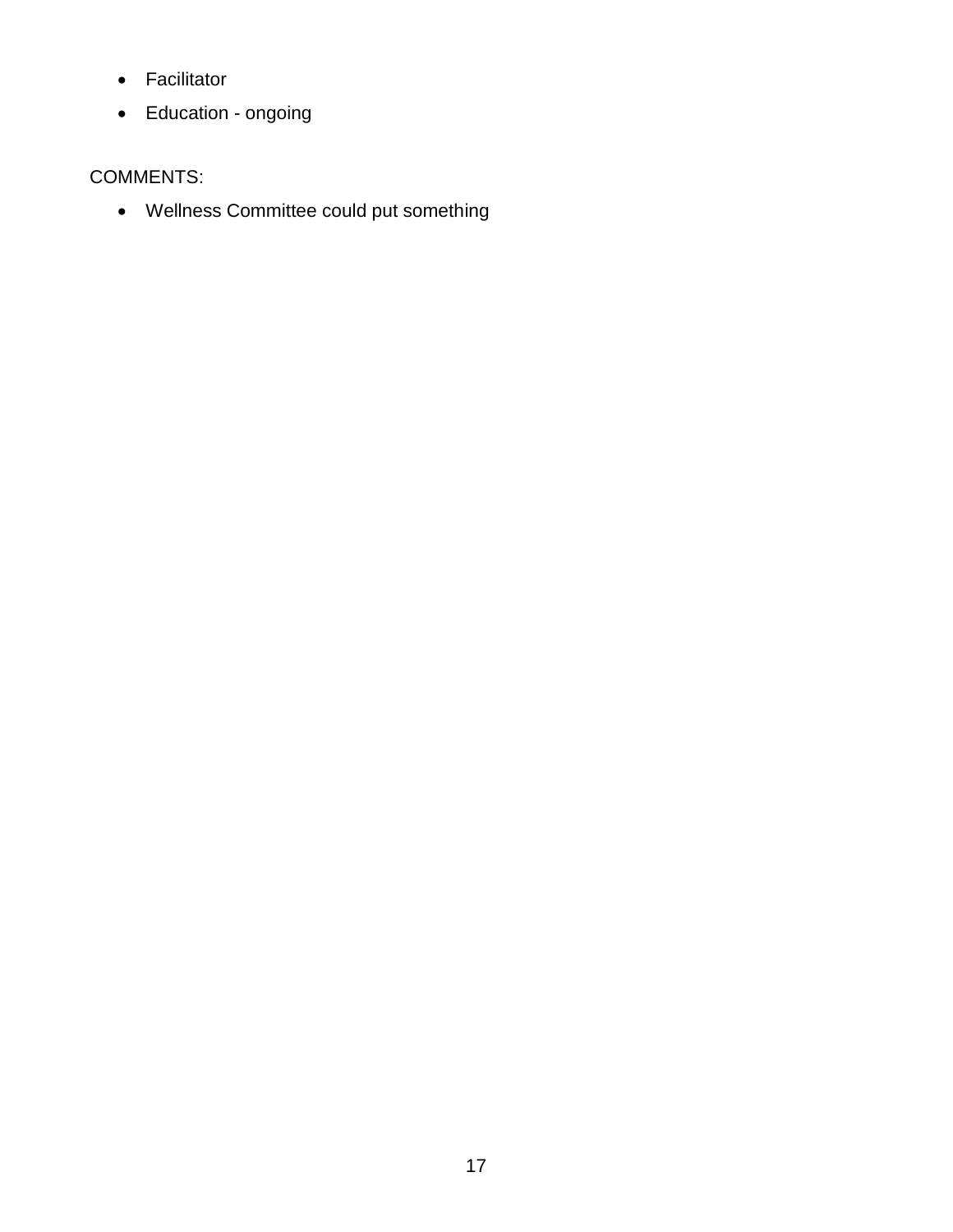TOPIC: More open relationships with staff and clients CONVENER: Geoffrey PARTICIPANTS: Geoffrey, Bev, George, Lorraine, Ben, Peg

#### BRIEF DESCRIPTION OF THE TOPIC/ISSUE OR OPPORTUNITY:

- More contact with staff regarding what's happening at BICR (i.e. events)
- More time with staff for needs

#### DISCUSSION:

- More staff needed more communication
- Face and telephone time with staff
- Develop a peer support system buddy system
- More staff intervention and contact

#### RECOMMENDATIONS:

- Learning and Leisure Guide events listed
- Peer support to fill gaps
- Encourage use of website for info
- Staff to spend time to review L and L and events

#### FUTURE ACTION/NEXT STEPS:

- Participants need to know who they can call if they can call if they feel needs are not being met – specific person above case staff
- More staff time needed to address individual needs
- Develop peer support/buddy systems
- Clear path for voicing concerns, needs and feedback about individual cases
- Staff need to communicate better to clients i.e. voicemail updated with vacations, 'dial 0 if can't reach case worker' needs to be included in voicemail

#### RESOURCES REQUIRED: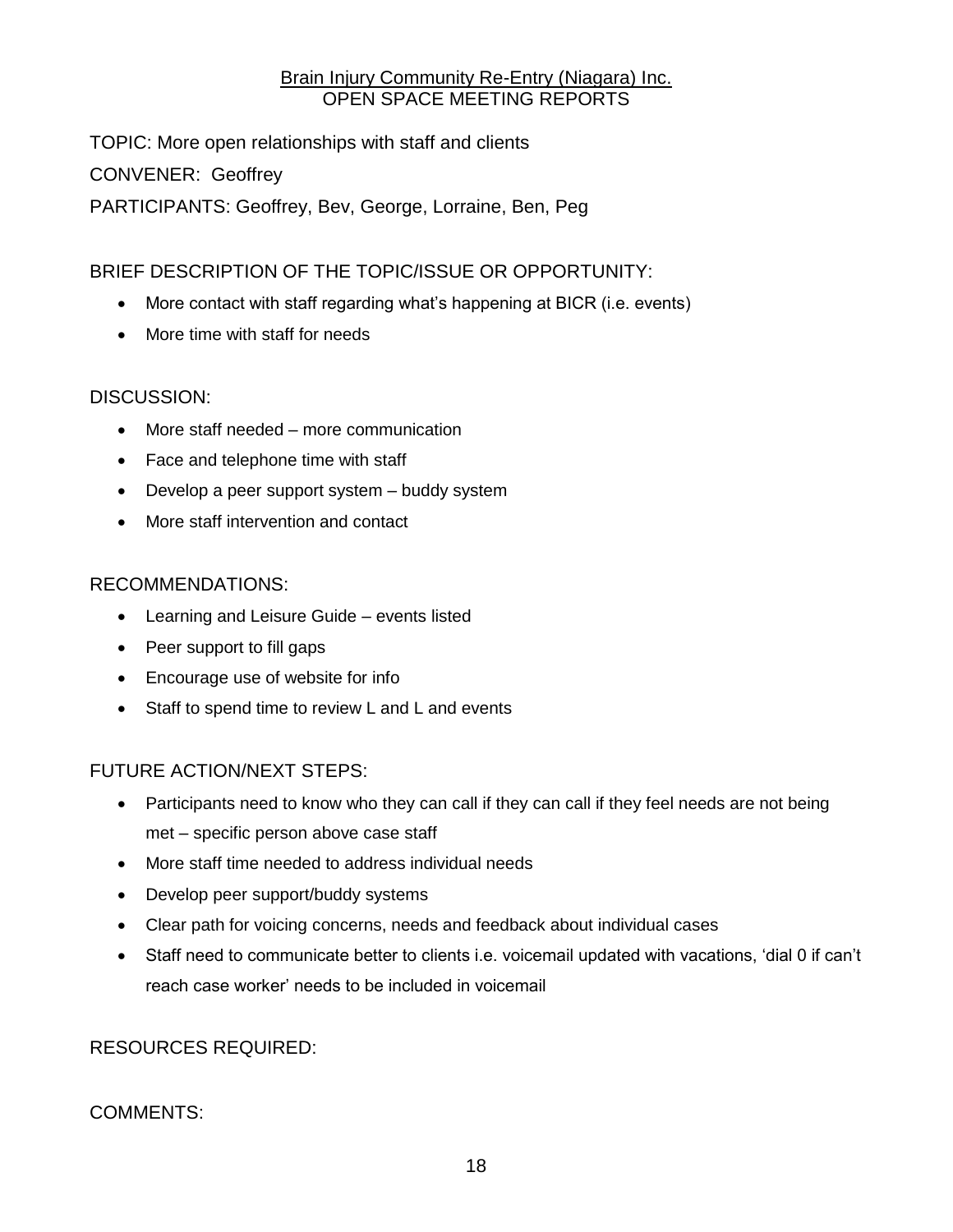TOPIC: Phone Communication and Phone System

CONVENER: Sheila Cocroft

PARTICIPANTS: Lucia Pawlik, Cecilia Pawlik, Sandra Harding, Dave Horton

#### BRIEF DESCRIPTION OF THE TOPIC/ISSUE OR OPPORTUNITY:

- Difficulty getting the person
- Confusion
- Have no idea

#### DISCUSSION:

- Put on hold then hung up
- Press zero to get reception (this is not clear)

#### RECOMMENDATIONS:

- Should get a call back
- On the workers machine should record who is covering for staff away that I'm away from my desk, today's date, when they will be returning

#### FUTURE ACTION/NEXT STEPS:

- If on vacation the recording should clearly indicate who the caller can call. Also when their return date will be
- Clear and concise slow voicemail message
- Include second contact
- Include press 0 to reach front desk
- Date of returning
- Leave following info on message name, date, time of call
- \*\*\*mandate voice mail training and accountability!!!

#### RESOURCES REQUIRED: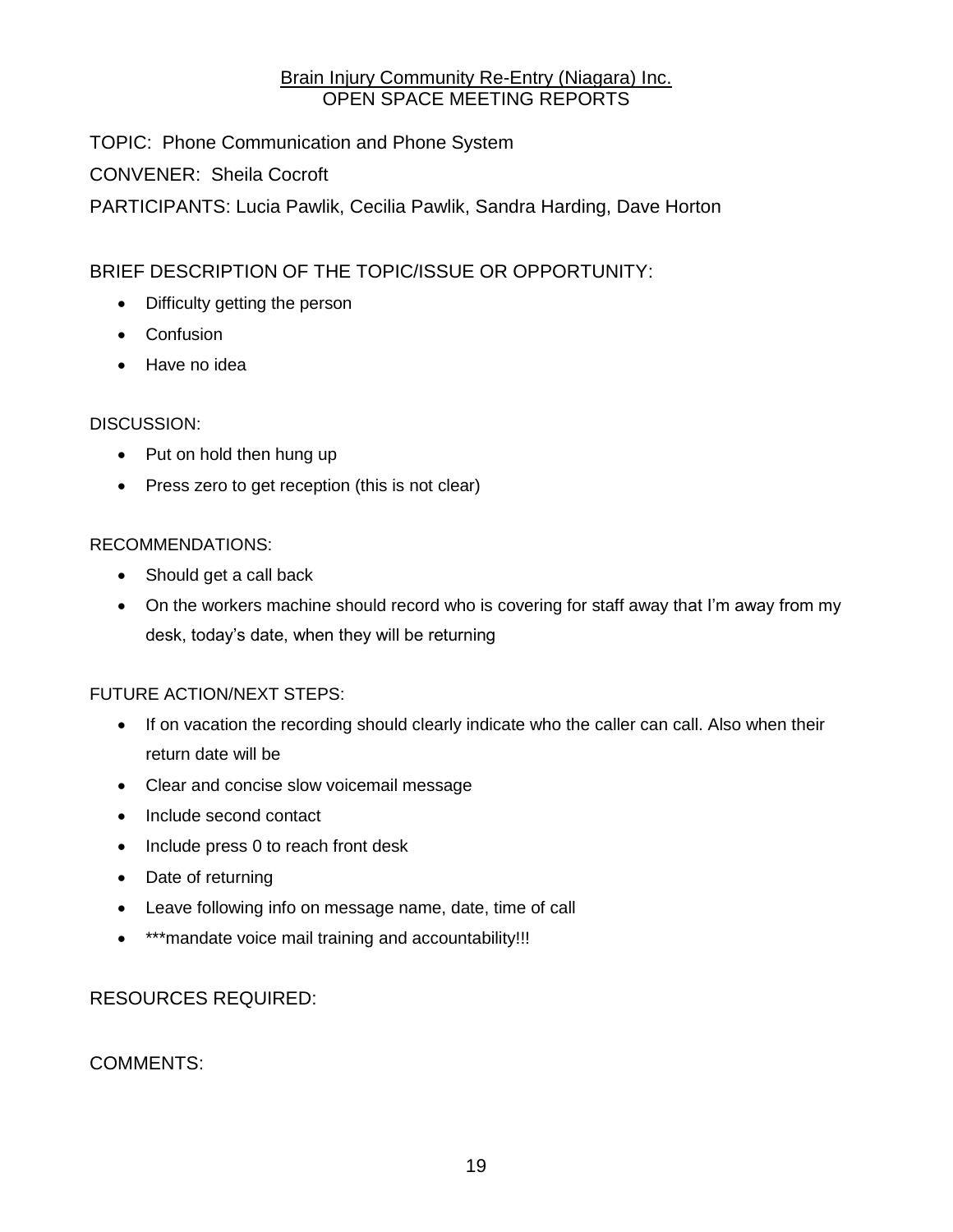TOPIC: Poverty Effects Everything

CONVENER: Cathy Livingston

PARTICIPANTS: Bev, Roger, Dale, Cathy, Gill, Brandon, Chelsie, Doug, Leeann

BRIEF DESCRIPTION OF THE TOPIC/ISSUE OR OPPORTUNITY:

Poverty Effects Everything

#### DISCUSSION:

- Cost of food too expensive
- Not enough \$ to live off for a month
- Clothing for weather
- Big adjustment when first starting out
- Affordable housing not easy to find
- Food banks
- Needing to find other supports for \$
- Living without to gain increased rehab due to transportation cost
- Advocating for ODSP to get more support, then only giving to a few. Equal support along the board
- More availability for food bank, not needing to wait every three months

#### RECOMMENDATIONS:

- Check free fresh fruit at food banks
- Have Brain Injury at tables for housing. First more education. NPRN Niagara Poverty **Network**
- Advocating for the change and rent subsidies

#### FUTURE ACTION/NEXT STEPS:

- Home movement for Provincial Income. Already in the works
- Look at the system and how it supports
- Look at different rent subsidies
- Age in which you can be on Niagara Housing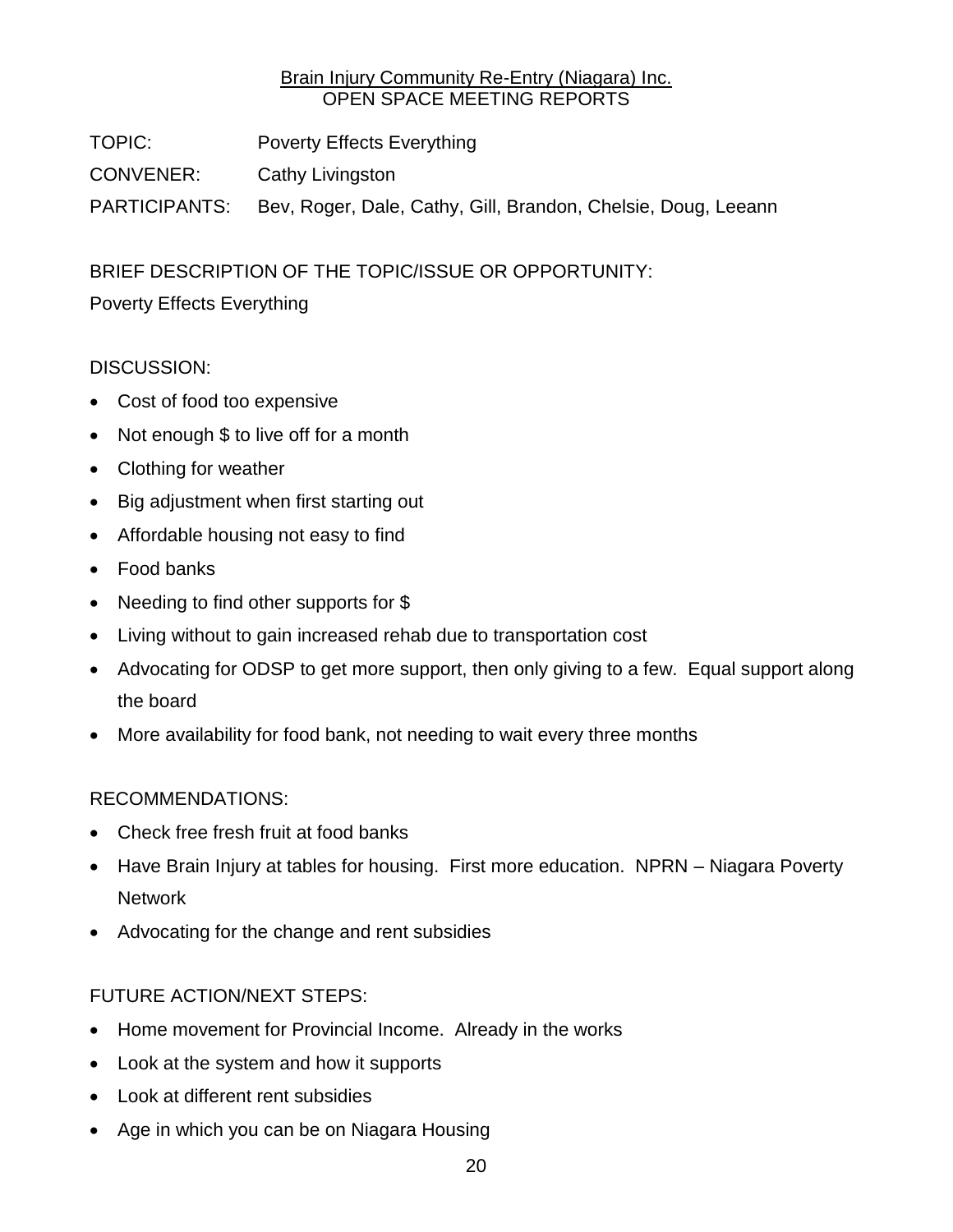RESOURCES REQUIRED:

• BICR advocating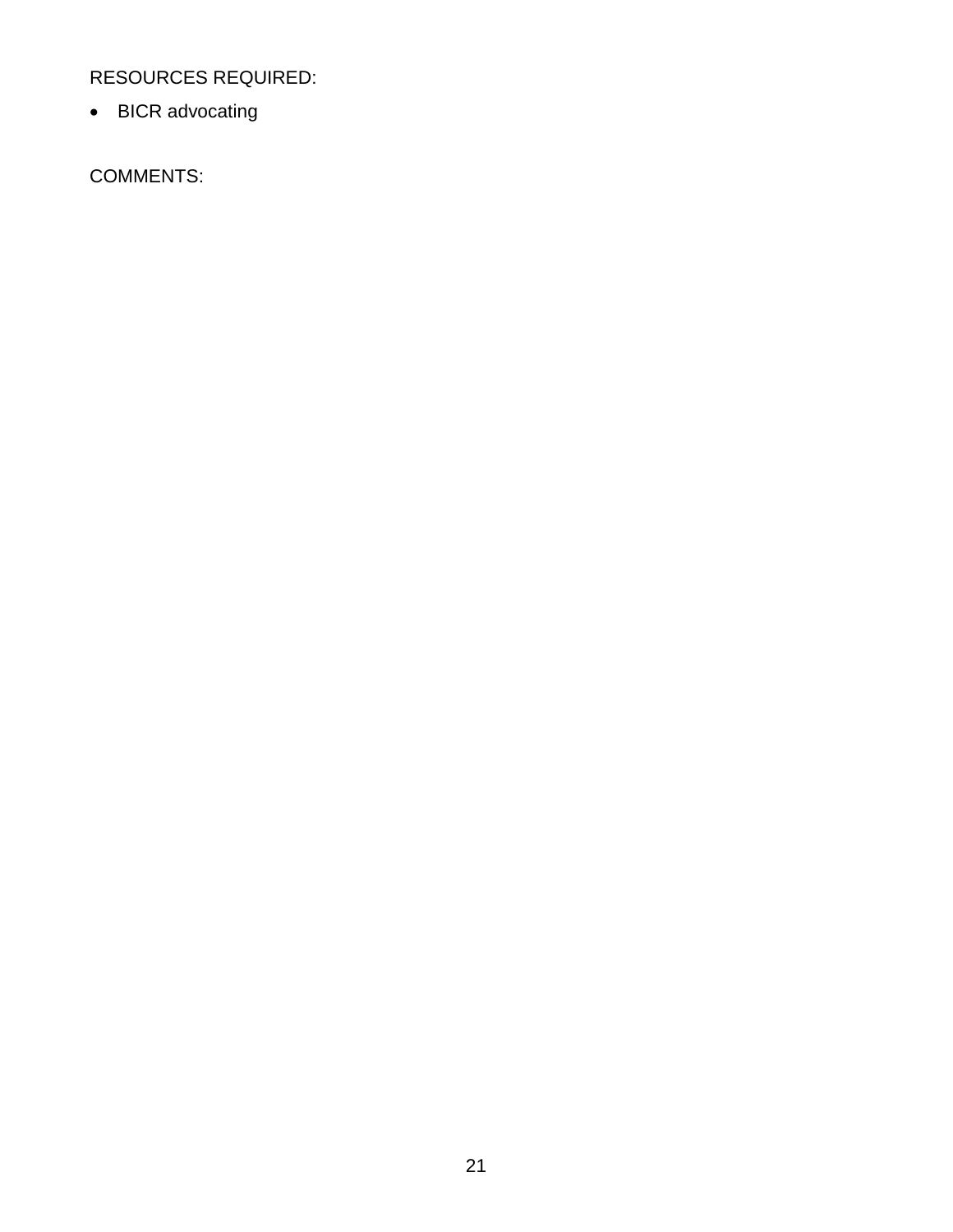TOPIC: Sensitivity Training for Service Providers CONVENER: Lorraine Armstrong PARTICIPANTS: Lorraine, Peggy J., Nick O, Justine M, Jonathan, Cathy BRIEF DESCRIPTION OF THE TOPIC/ISSUE OR OPPORTUNITY: Service providers need better training for communication disorders, cognitive disabilities- the invisible disabilities.

#### DISCUSSION:

- Lorraine had called ODSP- the worker was impatient and ending up calling police when not necessary
- More sensitivity training for other/invisible disabilities Aphasia, speech impediments, ABI, cognitive disabilities

#### RECOMMENDATIONS:

- Service providers need refreshers with emphasis on being patient, providing information and help to clients with respect
- Use the 'mystery shopper' approach to monitor various services.
- Agency need phone services monitored for Quality assurance i.e. sensitivity -this is where BICR can help advocate for sensitivity awareness with ABI and related disorders

#### FUTURE ACTION/NEXT STEPS:

• More public education about ABI and Aphasia

#### RESOURCES REQUIRED: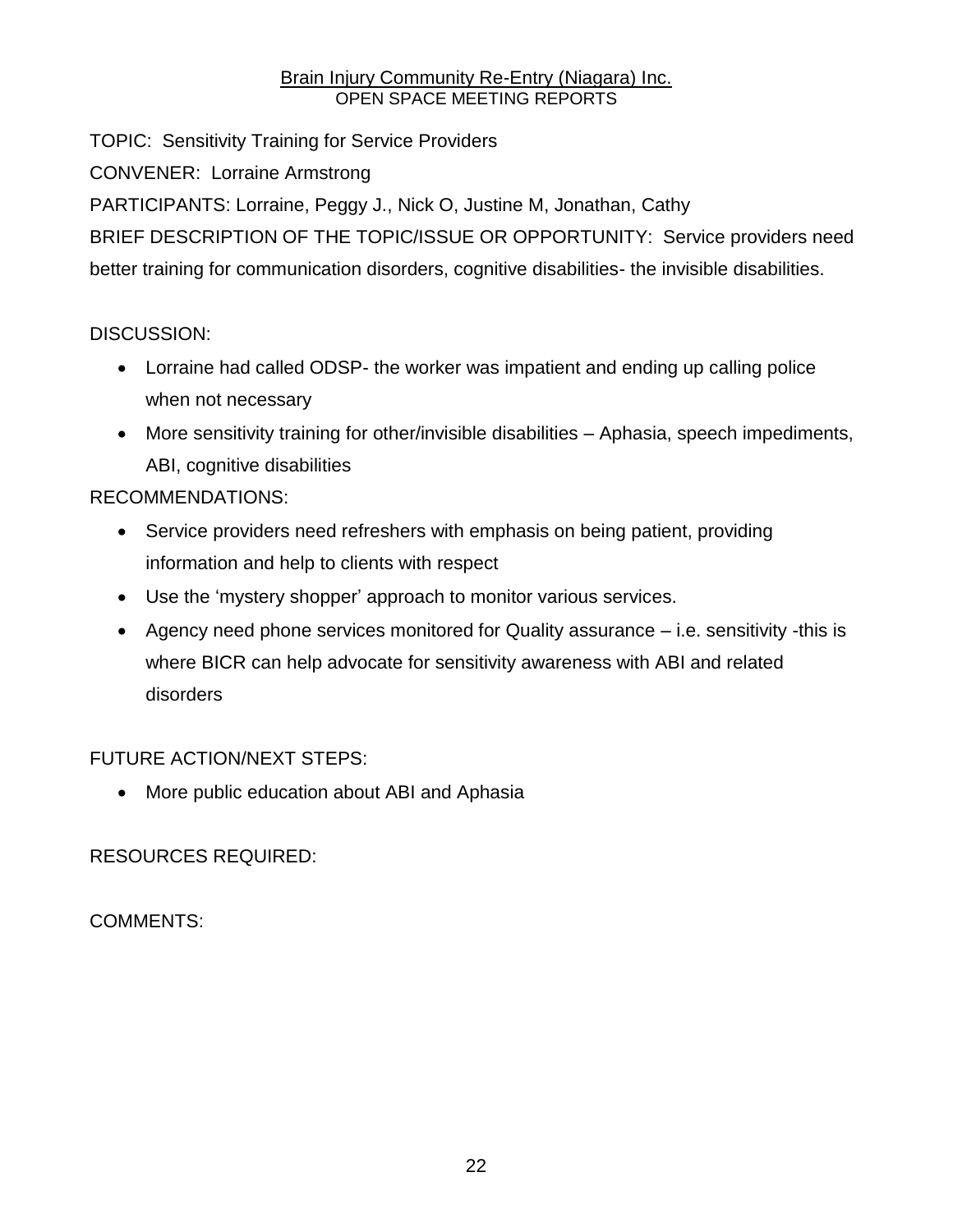TOPIC: Staff within different departments go and work at each site according to position CONVENER: Suzy Hastings PARTICIPANTS: Suzy Hastings, Jackie Lynch, Tina Horton, Sheila Cocroft, Shelby Banas, Kiersten Hendsbee, Jen McLean

#### BRIEF DESCRIPTION OF THE TOPIC/ISSUE OR OPPORTUNITY:

 Staff try all different positions so they can get an idea of the job responsibilities in that department

#### DISCUSSION:

- Some staff can rotate so they are familiar with different positions
- Not enough cross training among staff this would help during staff scheduling
- When staff are sick for an extended period of time, this would be easier to fill
- Assist with staff burnout
- With program growth staff that are cross trained can assist
- This may assist with job posting lack of applicants with specific jobs

#### RECOMMENDATIONS:

Rehab workers/staff trained in all areas in your division

#### FUTURE ACTION/NEXT STEPS:

• Staff can request to spend a day in another department

#### RESOURCES REQUIRED: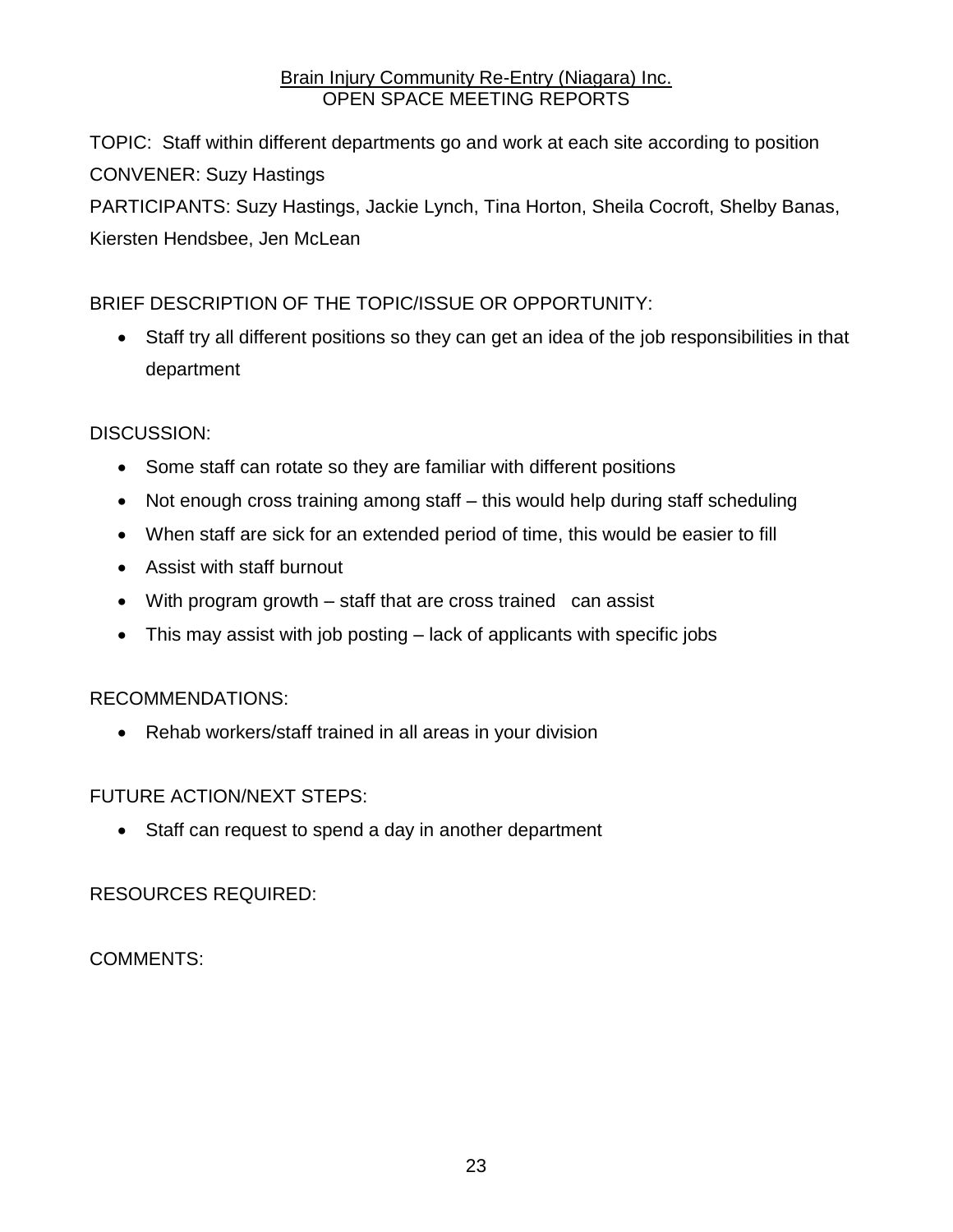TOPIC: Transportation

CONVENER: Lorraine Nadeau, Geoffrey Takach, Lucia Pawlick

PARTICIPANTS: Doug, Lucia, Cecelia, Muriel, Ben, Dave, Geoff, Lorraine, Rob

BRIEF DESCRIPTION OF THE TOPIC/ISSUE OR OPPORTUNITY:

- Outlying areas have limited access to regional services. Current specialized services have limitations
- BICR Vans- offer subsidized but limited capacity

#### DISCUSSION:

- Go trains are accessible- need to be used
- BICR vans need to be utilized during down times- easier booking access to keys
- On weekends- Access to keys
- Prioritizing use of BICR vans- i.e.- groups vs individuals, accessible vs able body participants
- Coordination staff traveling to areas needed by clients

#### RECOMMENDATIONS:

- Advocate to regional council a need for one accessible transit system
- Better communication among staff about prioritizing use of vans
- Event schedules need to be given out before 2 week window for participants to make paratransit bookings
- Easier access on weekends to vans not in use

FUTURE ACTION/NEXT STEPS:

RESOURCES REQUIRED: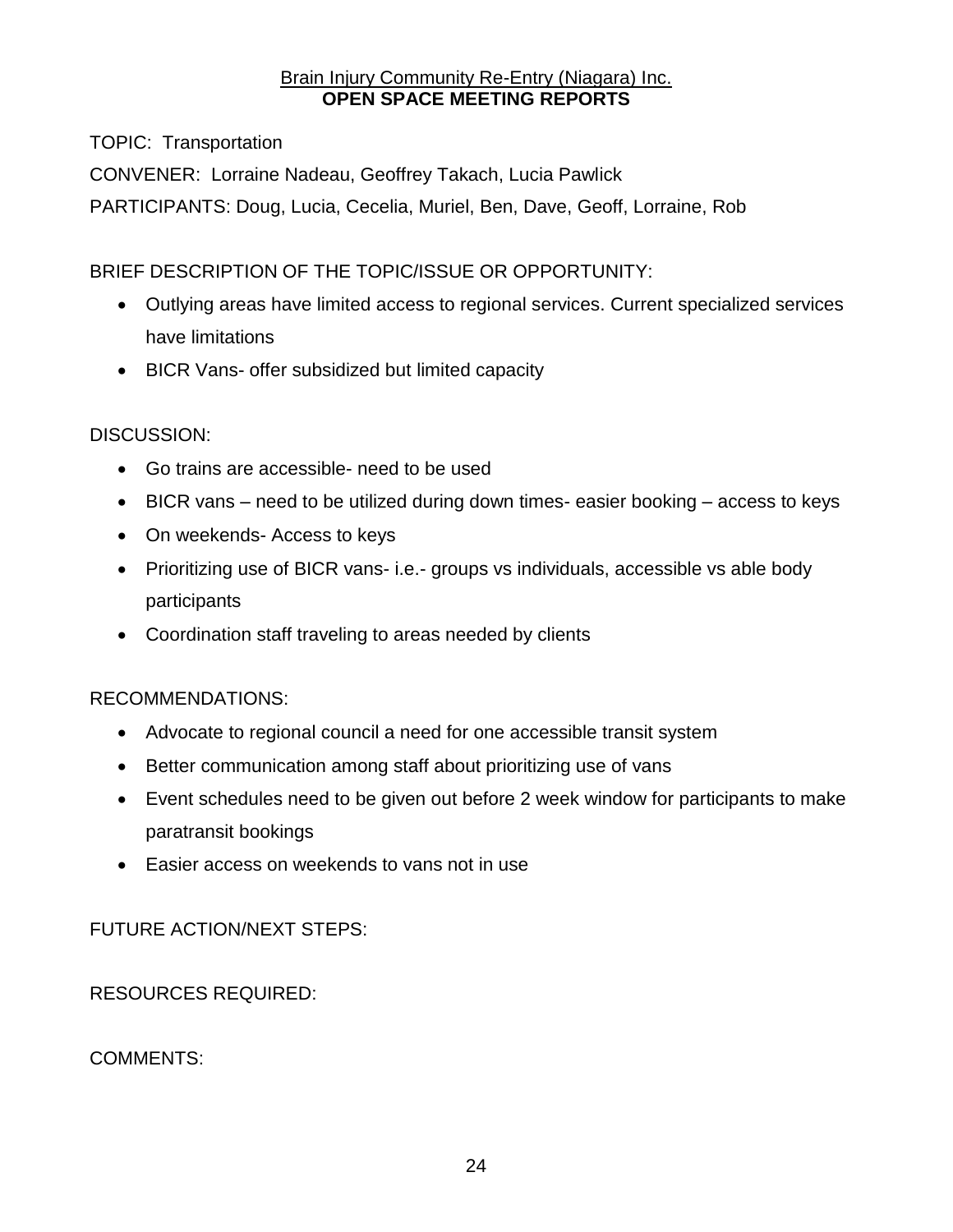# **Open Space Technology**

#### **APPENDIX A**

A Process That Achieves Results and when used frequently, fosters an Interconnected Learning Organization.

"Open Space Technology" is the name given to a meeting without a predetermined agenda. Developed in the late eighties by Harrison Owen of Maryland, U.S.A., this meeting methodology is now used around the world as an effective process for facilitating change in both organizational and community settings.

Open Space Technology meetings are simple to organize, require very little lead time, are effective for any sized group from five to six hundred, are effective for established groups such as corporations, private sector and public sector organizations, government and non-government organizations, coalitions, teams or communities. They enable the building of energy and participation in ways that few other processes do. Open Space Technology meetings create the conditions for interactive processes that allow leadership to surface naturally.

Open Space Technology is best used when there is an important issue to be addressed; there is a diversity of people involved; there is complexity; and when decisions need to be made quickly.

Open Space Technology operates on four principles and one law:

Those principles are:

- *1.* Whoever comes are the right people. This reinforces that the wisdom to achieve solutions is present in the room and the group is not to worry about who is not present nor to panic about who is.
- *2.* Whatever happens is the only thing that could have. This keeps the attention on the best possible effort in the present, not worrying about "what we should have done".
- *3.* Whenever it starts is the right time. This reminds people that creativity cannot be controlled.
- *4.* When its over, its over. This encourages people to continue their discussion so long as there is energy for it. Some sessions will finish well within the anticipated time. Others will run longer than the time allotted.

The one law or rule is called The Law of Mobility, also known as The Law of Two Feet. This indicates that people can enter or leave an open space session as they choose. If the session you are in is not meeting your needs for either contributing or learning, go to another one.

#### So how does it work?

An Open Space meeting is announced. Duration is most commonly between one and three days, though they can be shorter.

The venue is a large conference room with lots of "break-out" or session rooms or areas adjacent. When people arrive for the Open Space Technology meeting, they initially come to the plenary room and find a venue in which there is an empty room, except for a large circle of chairs. The circle is an invitation to communication with no barriers.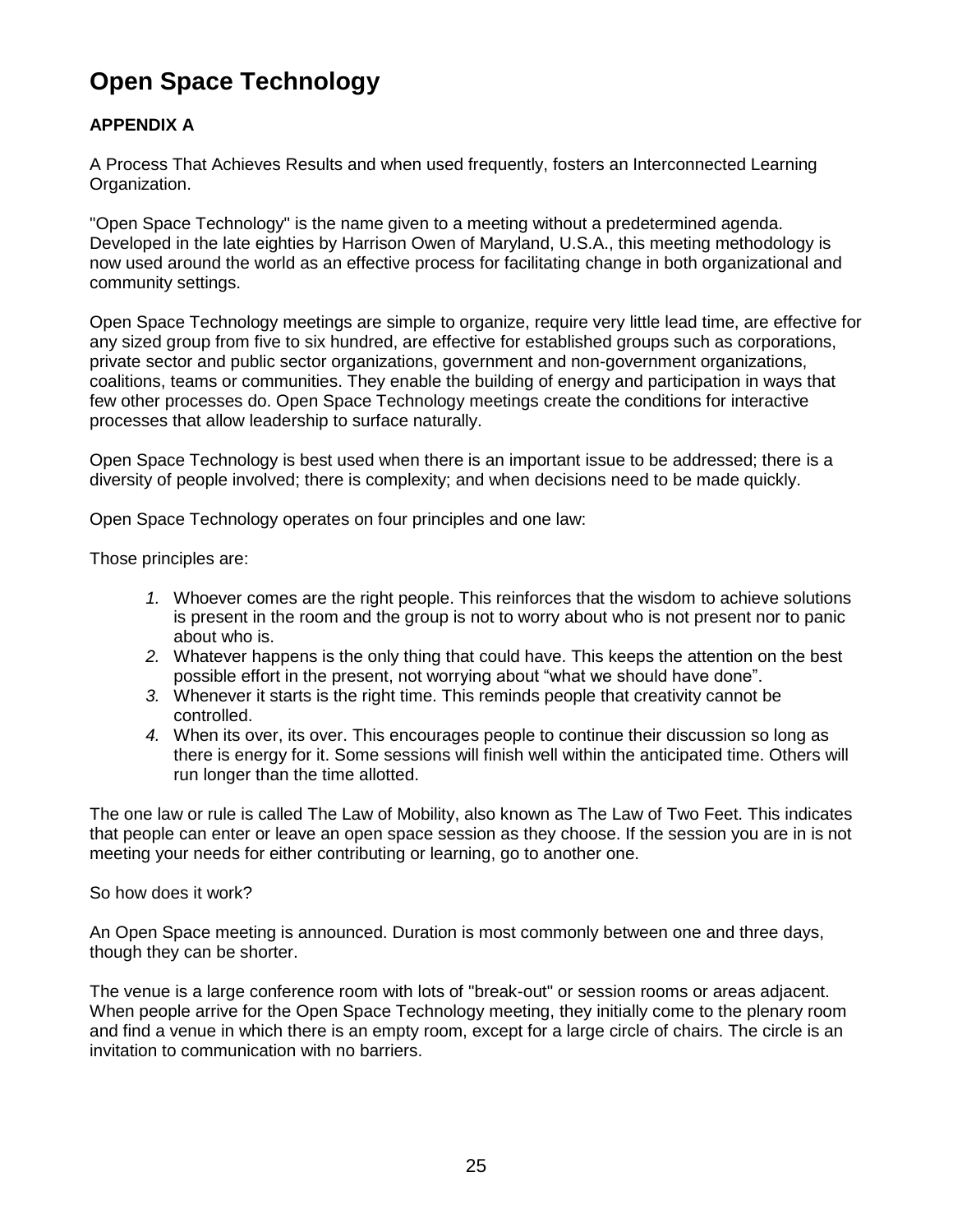#### *Open Space Technology Continued*

The workshop begins with a welcome by the sponsor that is brief, highlighting the theme and the "givens" and then a facilitator who explains how the Open Space Technology workshop will operate. The broad purpose of the workshop is stated again, as are the "givens" or constraints. An example of a broader theme might be "Issues and Opportunities for the Future of the Organization". Sometimes the broad purpose is quite focused such as "Issues and Opportunities for reworking the assembly line". In the middle of the circle is a collection of newsprint paper, masking tape, and felt pens. Participants are then invited to create the agenda for the workshop. It works like this.

- (i) Anyone who has any ideas at all that relate to this broad topic are invited to take a sheet of butcher's paper and along the top write their topic of interest or passion. People are asked for ideas for which they have passion and for which they are prepared to take the responsibility of leading a discussion group on that idea (they do not need to have had previous experience in leading a discussion group but simply to get their topic started and to be sure that everyone who comes to their discussion has a chance to speak), and to make sure a record of the discussion is recorded (report forms are provided). The sheets announcing each of the ideas, along with the name of the person who put up the idea and a note of when the topic will be addressed and which breakout area it will be in) are affixed to a blank wall. Participants can put up ideas for which they have a lot of information including having handouts that they have brought to the meeting for the purpose of sharing the information, or they might know nothing more about the idea than to have a question.
- (ii) The next step involves a "market-place". All workshop participants go to the market wall to look at the ideas outlined on each sheet. When they find the topic of most interest to them, they sign up, by writing their name on the sheet beneath the topic.
- (iii) The next step involves participants going to the break out spaces to participate in the topics of their choice. As far as possible, each session is defined by a circle of chairs and no other furniture, though it may have flip charts, post-its, felt pens, etc. The person who posted the idea is responsible for leading the session in whatever way s/he chooses. The facilitator has no involvement whatsoever. The only requirement is that, at the end of the session, the session leader brings back to a central point a summary of session ideas, and who has agreed to do what. This is to be provided in a somewhat standardized format, usually noted on a proforma given to the session leader at the start of their session. It is important to record the highlights of the discussion in such a way that they can be understood by people who were not part of the discussion.
- (iv) A bank of computers is available and session leaders or a representative from the group enters the report into a computer. As soon as a report is entered, the facilitator prints a copy of it for a newswall and posts it so that all participants of the broader meeting can read about what has happened in each session. As well, a copy of the report is made to be entered into a "book of proceedings", a book that is comprised of all of the reports and contact information of the participants so that they can reach each other for further networking. This book is available to each participant of the meeting. In a multi-day meeting, the "book of proceedings" is handed to each person prior to a time of converging the various topics and getting further input from the collective about next step actions. In a meeting that is one day or less, the "book of proceedings" is available to participant within the week, either through a pick up or mailing. Often, the "book of proceedings" is available electronically as well on a website or by e-mail.